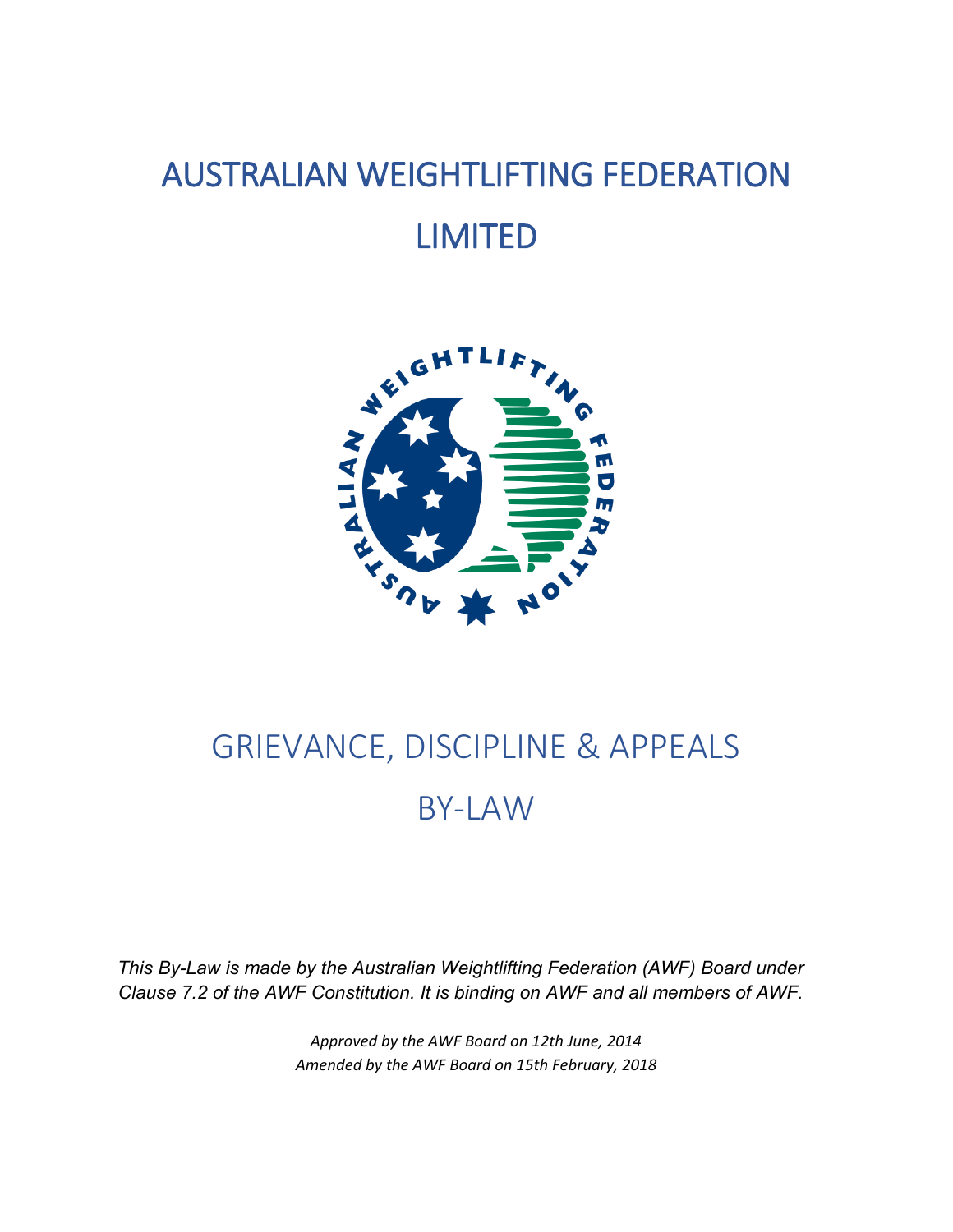# Contents

| 1.               |  |
|------------------|--|
| 1.1.             |  |
| 1.2.             |  |
| 1.3.             |  |
| 1.4.             |  |
| 1.5.             |  |
|                  |  |
| 2.               |  |
| 3.               |  |
| 3.1.             |  |
| 3.2.             |  |
|                  |  |
| 3.3.             |  |
| 3.4.             |  |
| 4.               |  |
| 4.1.             |  |
| 4.2.             |  |
| 4.3.             |  |
| 4.4.             |  |
| 4.5.             |  |
| 4.6.             |  |
| 4.7.             |  |
| 5.               |  |
| 6.               |  |
| 6.1.             |  |
| 6.2.             |  |
|                  |  |
| $\overline{7}$ . |  |
| 7.1.             |  |
| 7.2.             |  |
| 7.3.             |  |
| 8.               |  |
| 8.1.             |  |
| 9.               |  |
| 9.1.             |  |
| 9.2.             |  |
| 9.3.             |  |
| 9.4.             |  |
| 10.              |  |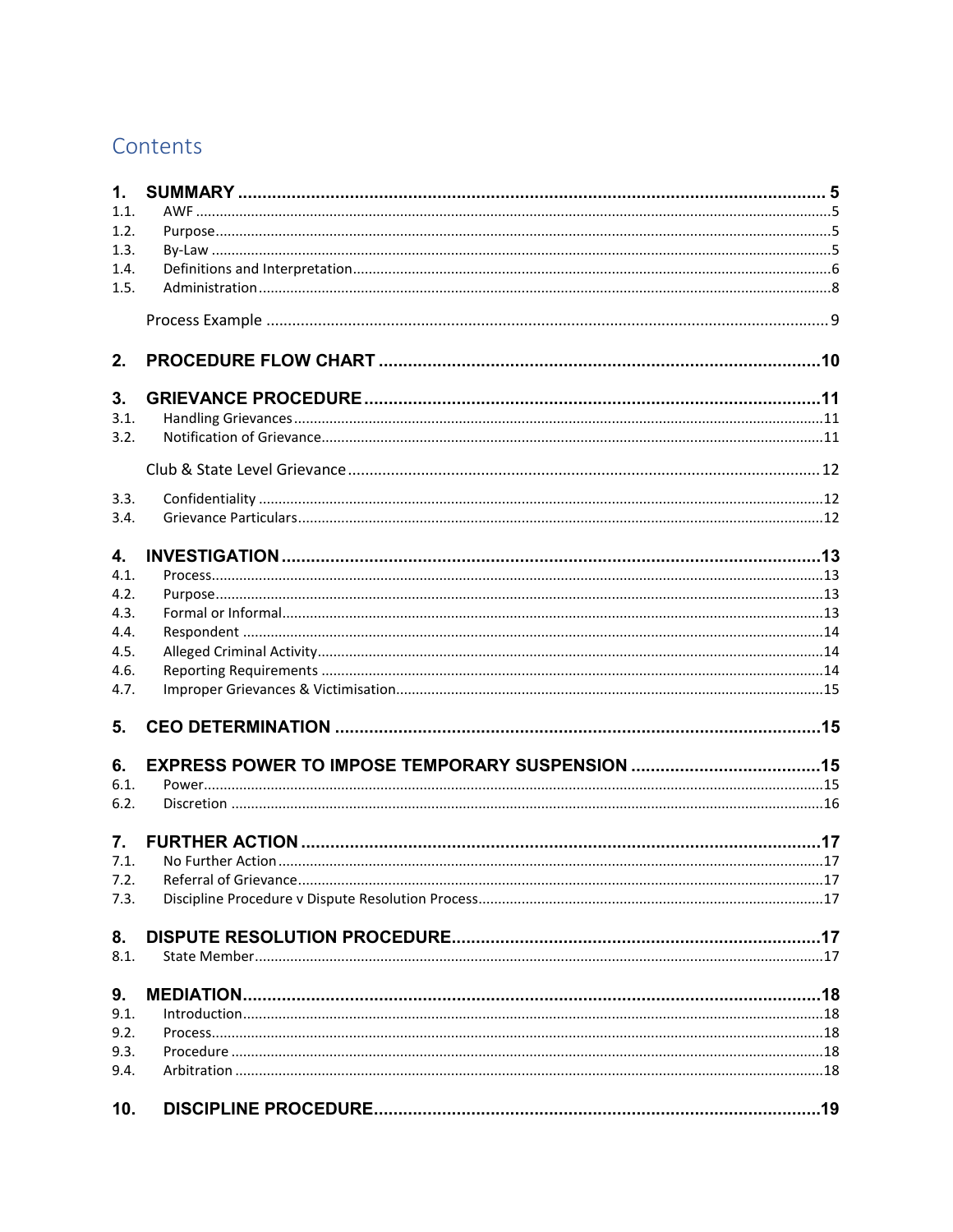| 10.1.  |  |
|--------|--|
| 10.2.  |  |
| 11.    |  |
| 11.1.  |  |
| 11.2.  |  |
| 11.3.  |  |
| 11.4.  |  |
| 11.5.  |  |
| 11.6.  |  |
| 11.7.  |  |
| 12.    |  |
| 12.1.  |  |
| 13.    |  |
| 13.1.  |  |
| 14.    |  |
| 14.1.  |  |
| 15.    |  |
| 15.1.  |  |
| 15.2.  |  |
| 15.3.  |  |
| 16.    |  |
| 16.1.  |  |
| 16.2.  |  |
| 17.    |  |
| 17.1.  |  |
| 17.7.  |  |
| 17.8.  |  |
| 17.9.  |  |
| 17.10. |  |
| 17.11. |  |
| 18.    |  |
| 18.1.  |  |
| 18.2.  |  |
| 18.3.  |  |
| 18.4.  |  |
| 19.    |  |
| 19.1.  |  |
| 19.2.  |  |
| 19.3.  |  |
| 19.4.  |  |
| 19.5.  |  |
| 19.6.  |  |
| 20.    |  |
| 20.1.  |  |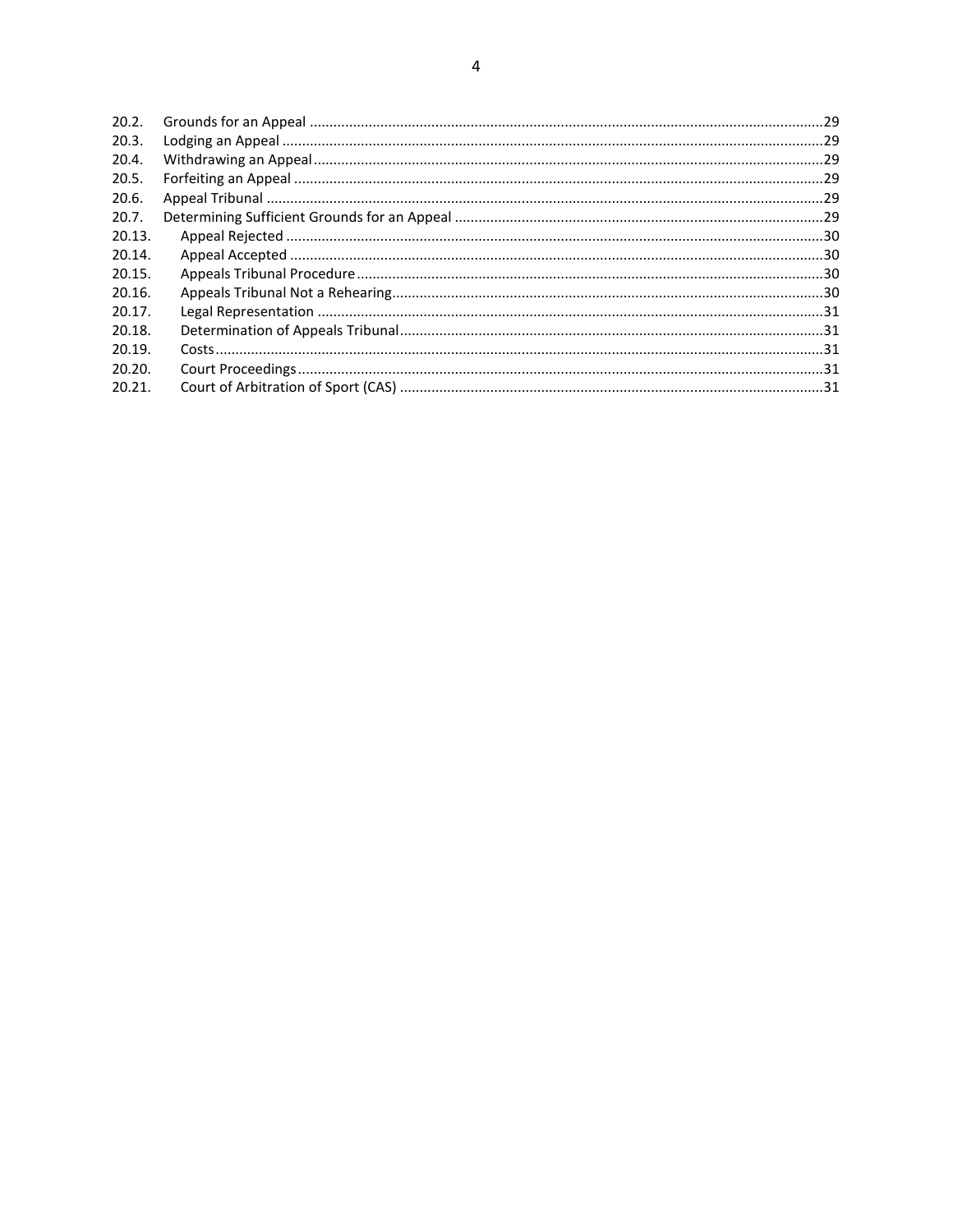## <span id="page-4-1"></span><span id="page-4-0"></span>1. SUMMARY

#### 1.1. AWF

The Australian Weightlifting Federation Limited (**AWF**) is the sole organization responsible for the administration of the sport of weightlifting in Australia which it does in consultation with the various state weightlifting member associations.

In order to ensure the proper and orderly management of the sport, a clear and fair grievance, discipline, and appeals process is required to be adopted and administered by which issues requiring investigation and where appropriate sanction and penalty can be resolved. This policy works in accordance with and supports the AWF Member Protection Policy (**MPP**).

The AWF takes its responsibilities to its Athletes, Coaches, Officials and Volunteers seriously. This *Grievance, Discipline & Appeals By-Law* (**GDABL**) aims to balance the needs of all Members whilst meeting the responsibilities to government and its international obligations in a clear and transparent manner.

#### <span id="page-4-2"></span>1.2. Purpose

The GDABL governs the conduct and process of all Grievance, discipline and appeal matters and issues within the jurisdiction of the AWF.

For the purposes of the AWF Constitution, this By-Law is the document described as the "Grievance By-Law", the "Discipline By-Law", and the "Appeals By-Law", as referred to at section 7.

Where another By-Law or Policy provides an alternate process as to the dealing with a Grievance or the administration of a discipline or appeals process it is repealed to the extent of any conflict, inconsistency or ambiguity with the GDABL which is the By-Law by which all Grievances are to be resolved.

#### <span id="page-4-3"></span>1.3. By-Law

The GDABL is made by the AWF pursuant to clause 7.2.1.2 of the AWF Constitution and takes effect on 5 March, 2018. The GDABL applies to all members of the AWF including coaches, employees, officers, officials, athletes and volunteers, all of which are required to have knowledge of it, comply with it and are subject to it. A lack of knowledge of the GDABL is not a defence to its operation.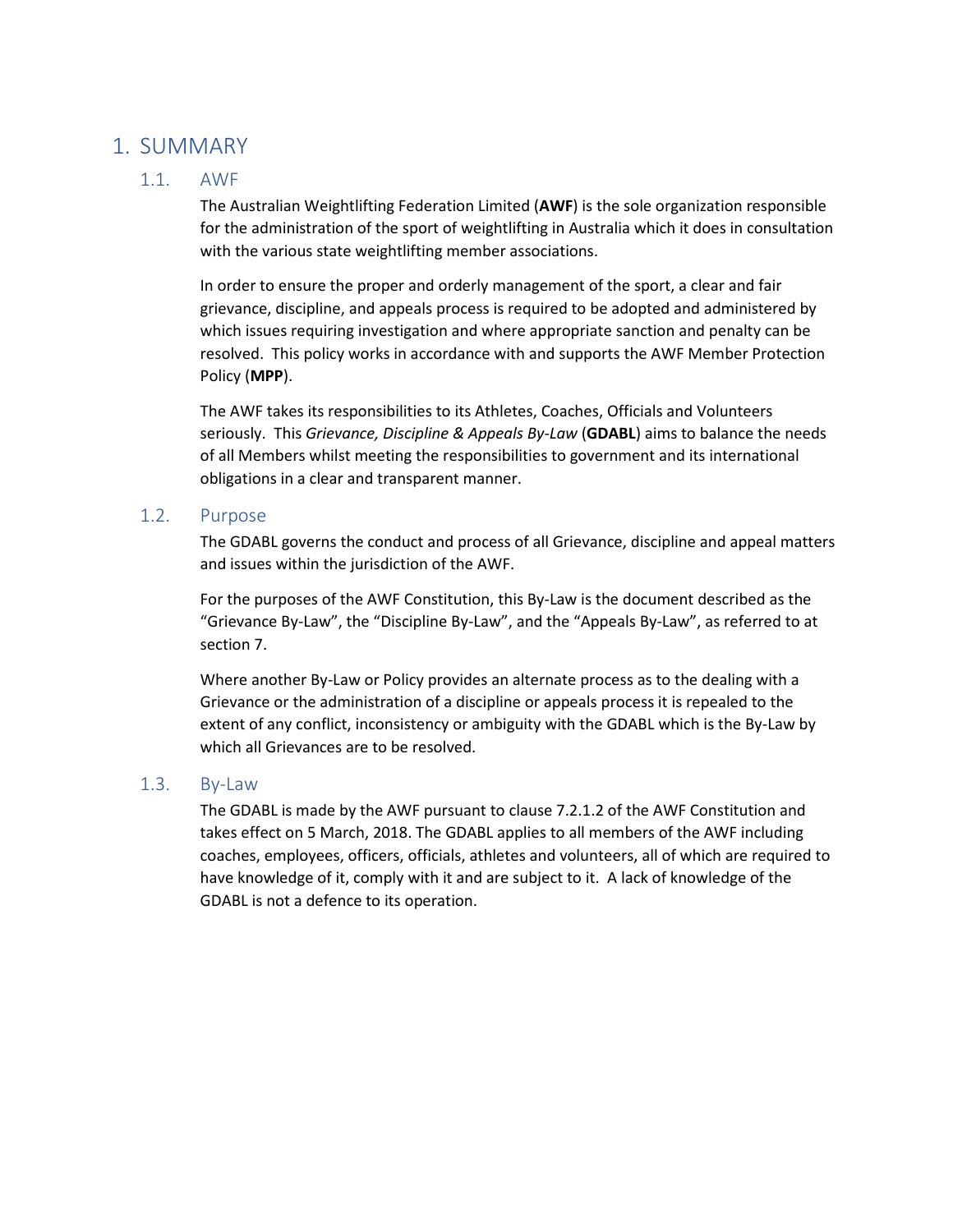## <span id="page-5-0"></span>1.4. Definitions and Interpretation

Unless otherwise provided, words used in the GDABL will have their ordinary or general meaning. Defined terms and expressions shall have the same meaning and expression as that stated in the AWF Constitution. In the event of any conflict, inconsistency or ambiguity between the GDABL and the AWF Constitution, the definition in the GDABL is to be preferred.

| Accredited               | means a person holding the relevant qualification to which          |
|--------------------------|---------------------------------------------------------------------|
|                          | accreditation is required.                                          |
| <b>Appeals Chair</b>     | means the solicitor or barrister appointed by the AWF CEO as        |
|                          | the chair who is tasked to review and determine whether there       |
|                          | are sufficient grounds for an appeal to proceed in relation to a    |
|                          | Complaint in accordance with the GDABL                              |
| <b>Appeals Tribunal</b>  | means the tribunal constituted pursuant to the GDABL.               |
| Arbitrator               | means a person appointed by the AFW CEO to arbitrate a              |
|                          | Complaint pursuant to the Dispute Resolution Process                |
| Athlete                  | includes any individual, whether competing, training or undertaking |
|                          | other weightlifting related activities and who is a Member of the   |
|                          | AWF.                                                                |
| <b>AWF</b>               | means the Australian Weightlifting Federation Limited.              |
| <b>AWF Constitution</b>  | means the Constitution of the AWF as amended from time to time.     |
| <b>AWF CEO</b>           | Means the AWF Chief Executive Officer as appointed from time to     |
|                          | time                                                                |
| <b>AWF Policy</b>        | includes policies issued by the AWF to its Members from time to     |
|                          | time and includes external policies adopted by the Organisation     |
|                          | and includes the MPP.                                               |
| <b>AWF Team</b>          | means a representative team of Athletes, AWF Officials, AWF         |
|                          | Coaches selected by and under the administration and authority of   |
|                          | the AWF for the purpose of competition.                             |
| <b>AWF Team Athlete</b>  | means an Athlete who is a current member of an AWF Team.            |
| <b>AWF Team Coach</b>    | means a Coach who is a current member of an AWF Team                |
| <b>AWF Team Official</b> | means an Official who is a current member of an AWF Team            |
| Board                    | means the board of the AWF as constituted from time to time in      |
|                          | accordance with the Constitution                                    |
| By-Law                   | means a current AWF By-law approved by the Board                    |
| CEO                      | means the AWF CEO                                                   |
| Coach                    | means an AWF accredited coach.                                      |
| Complainant              | means a person notifying the AWF of a Grievance.                    |
| Complaint                | means a notice in writing issued by the AWF which sets out all      |
|                          | relevant facts, matters, and circumstances relevant to a            |
|                          | Grievance (Who, What, Where, When)                                  |
|                          | <b>Discipline Procedure:</b>                                        |
|                          | means the document which states the offence and particulars of      |
|                          | the allegations made against a person                               |

The following terms and expressions will have the following meanings: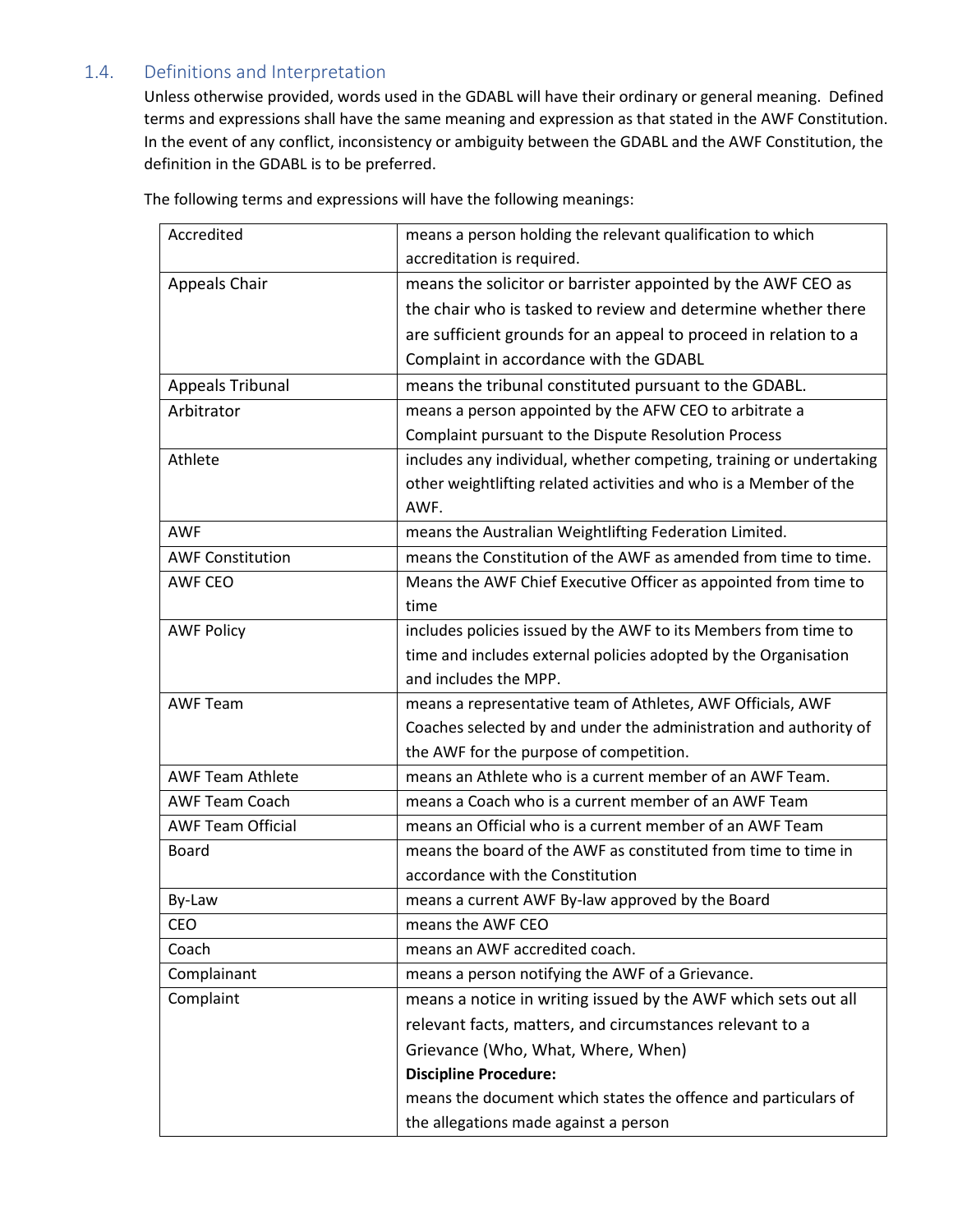|                                   | <b>Dispute Resolution Process</b>                                 |
|-----------------------------------|-------------------------------------------------------------------|
|                                   | means the document recording the scope and nature of the          |
|                                   | Grievance against a State Member and, by exception, a person.     |
| <b>Complaint Manager</b>          | means a person appointed by the AWF CEO to fulfil the role of a   |
|                                   | complaint manager from time to time.                              |
| Constitution                      | means the AWF Constitution in force, as amended from time to      |
|                                   | time                                                              |
| <b>Disciplinary Committee</b>     | means a committee established from time to time by the AWF in     |
|                                   | relation to a discipline matter.                                  |
| <b>Discipline Procedure</b>       | means the procedure adopted by the AWF, as described in the       |
|                                   | GDABL, by which Complaints are: investigated, tested and the      |
|                                   | where appropriate, the subject of penalty                         |
| <b>Dispute Resolution Process</b> | means an alternate dispute resolution process by which a          |
|                                   | Complaint is ought to be resolved and is separate to the          |
|                                   | <b>Discipline Procedure</b>                                       |
| Discipline Tribunal               | means the Tribunal established pursuant to the Discipline         |
|                                   | Process for the purpose of determining Complaint(s)               |
| Grievance                         | includes any nature of issue or complaint as to the conduct of    |
|                                   | any Member, event or person associated with the AWF and           |
|                                   | includes AWF Teams, and international competitions.               |
|                                   | A complaint manager, MPIO, or the AWF CEO can be notified of a    |
|                                   | Grievance.                                                        |
| Grievance, Discipline, &          | means this document and defined as "GDABL".                       |
| Appeals By-Law                    |                                                                   |
| Mediator                          | means a person appointed by the AFW CEO to mediate a              |
|                                   | Complaint.                                                        |
| Member                            | means a member of the Australian Weightlifting Federation under   |
|                                   | clause 5 of the AWF Constitution.                                 |
| <b>Member Protection Policy</b>   | is the By-Law approved by the Australia Sports Commission for     |
|                                   | implementation by the AWF as amended from time-to-time.           |
|                                   | (MPP)                                                             |
| <b>Member Protection</b>          | means a person trained to be the first point of contact for a     |
| Information Officer (MPIO)        | person reporting a Grievance under, or a breach of the MPP.       |
| Penalty                           | means a punishment or further action taken in response to a       |
|                                   | substantiated Complaint.                                          |
| Person                            | means a person or Organisation the subject of the Grievance.      |
| Official                          | Means a person who is involved in the administration of           |
|                                   | weightlifting (including competition) and who is a Member         |
| Organisation                      | includes any partnership, incorporated or unincorporated          |
|                                   | association or corporate entity.                                  |
| Qualification                     | means a current qualification issued by the AWF including but not |
|                                   | limited to an AWF Coaching or Technical Official qualification.   |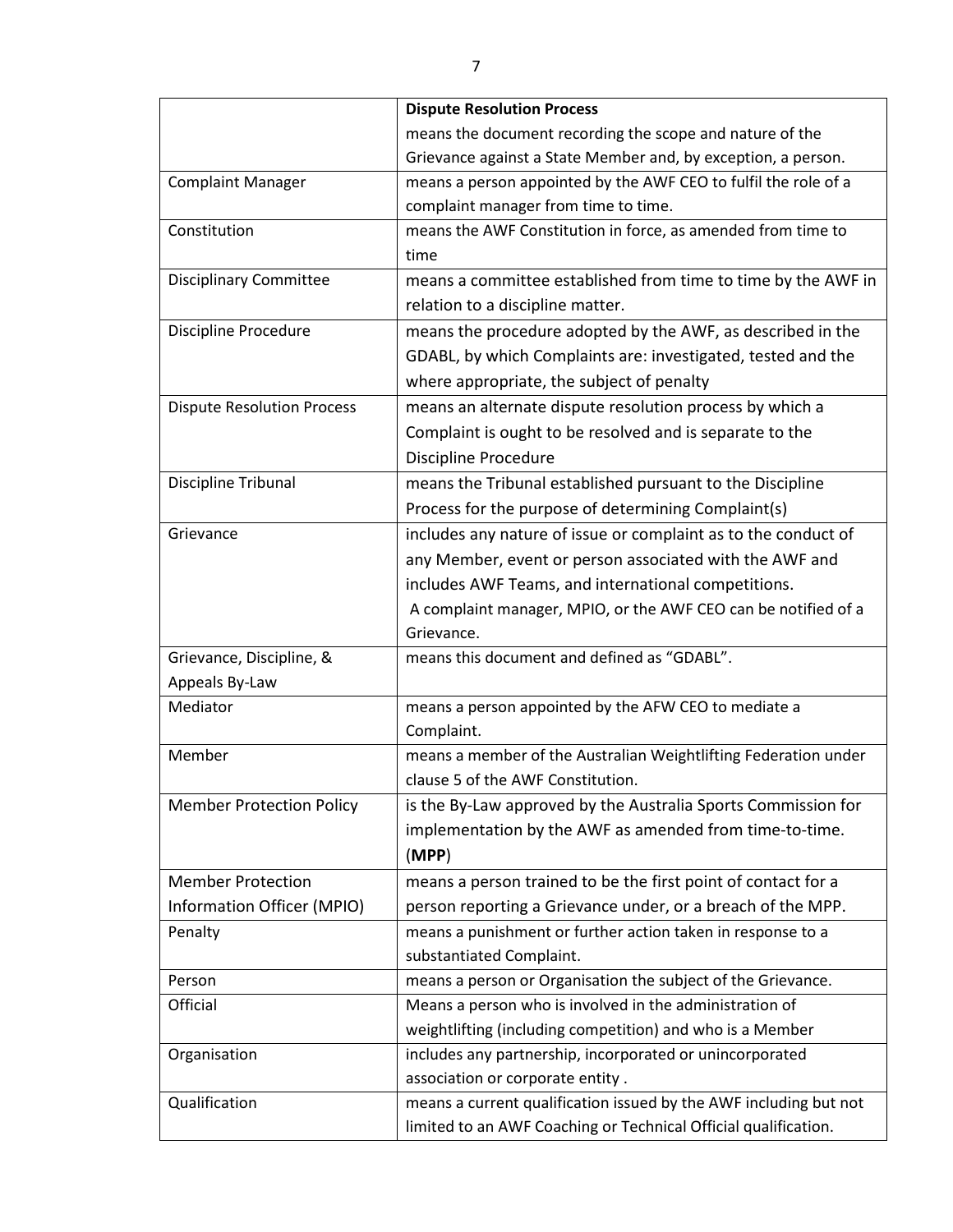| Respondent               | means the person or state member who is the subject of a           |
|--------------------------|--------------------------------------------------------------------|
|                          | Complaint.                                                         |
| Rule                     | has the meaning as defined at paragraph 77 of the GDABL.           |
| Sport                    | means the sport of weightlifting.                                  |
| <b>State Association</b> | means the state member affiliated to the AWF in charge of the      |
|                          | sport in that state.                                               |
| <b>State Member</b>      | means the state association affiliated to the AWF in charge of the |
|                          | sport in that state.                                               |
| Tribunal                 | means a Tribunal constituted pursuant to the GDABL                 |
| Volunteer                | means a person providing assistance to an AWF related activity     |
|                          | without receiving monetary reward.                                 |

#### <span id="page-7-0"></span>1.5. Administration

The AWF CEO administers the GDABL on behalf of the AWF. The Board is responsible to oversee the administration of the Process contained within the GDABL to ensure it is transparent, fair and otherwise satisfies the requirements of natural justice to all parties involved.

Where a By-Law or Policy contains its own discipline process, that process is repealed to the extent of any inconsistency with the GDABL.

A Grievance will fall under the operation of the GDABL where the Grievance relates to:

- 1.5.1. a Person's conduct;
- 1.5.2. the Conduct of a State Member, including:
- 1.5.3. a State Member and another State Member; and
- 1.5.4. A State Member and the AWF.

Where the Grievance relates to a person's conduct and proceeds by way of Complaint, it will be determined by way of the Discipline Procedure.

Where the Grievance relates to a State Member and proceeds by way of Complaint, it will be determined by way of the Dispute Resolution Process.

Where the Conduct of a person, that may otherwise be determined by way of the Discipline Procedure, is asserted to have been undertaken on behalf of a State Member, this is required to be confirmed in writing by the President of the State Member. Any Grievance may result in proceeding by way of Complaint against a person and a State Member for the same action, incident or conduct.

A Grievance that involves a State Member and its own members will only be dealt with by AWF if there has been a failure to follow due process and/or provide natural justice.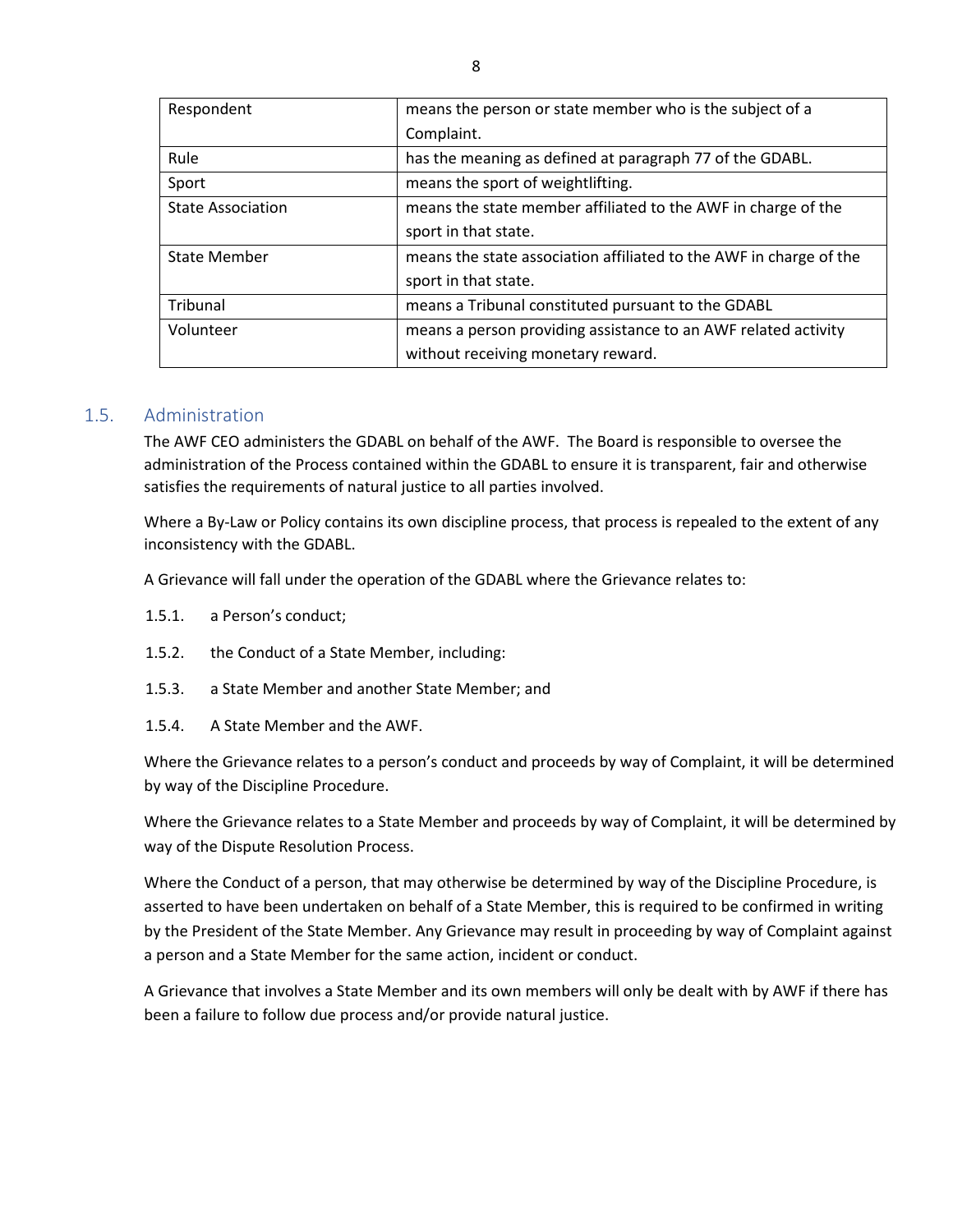#### <span id="page-8-0"></span>Process Example

Example of a Grievance dealt with under the **Discipline Procedure**:

"An AWF Member criticises another member from another state and makes derogatory remarks at a national event." This Complaint is related to the member's behaviour.

Example of a Grievance dealt with under the **Dispute Resolution** Process:

An individual acting in their capacity as the executive of a State Member, makes an allegation against another State Member or the AWF and the allegation is authorised to be on behalf of the State Association.

Example of a Grievance dealt with under **both processes**:

Adopting the same example as in point 2, but in doing so uses inappropriate, threatening or bullying language or tone.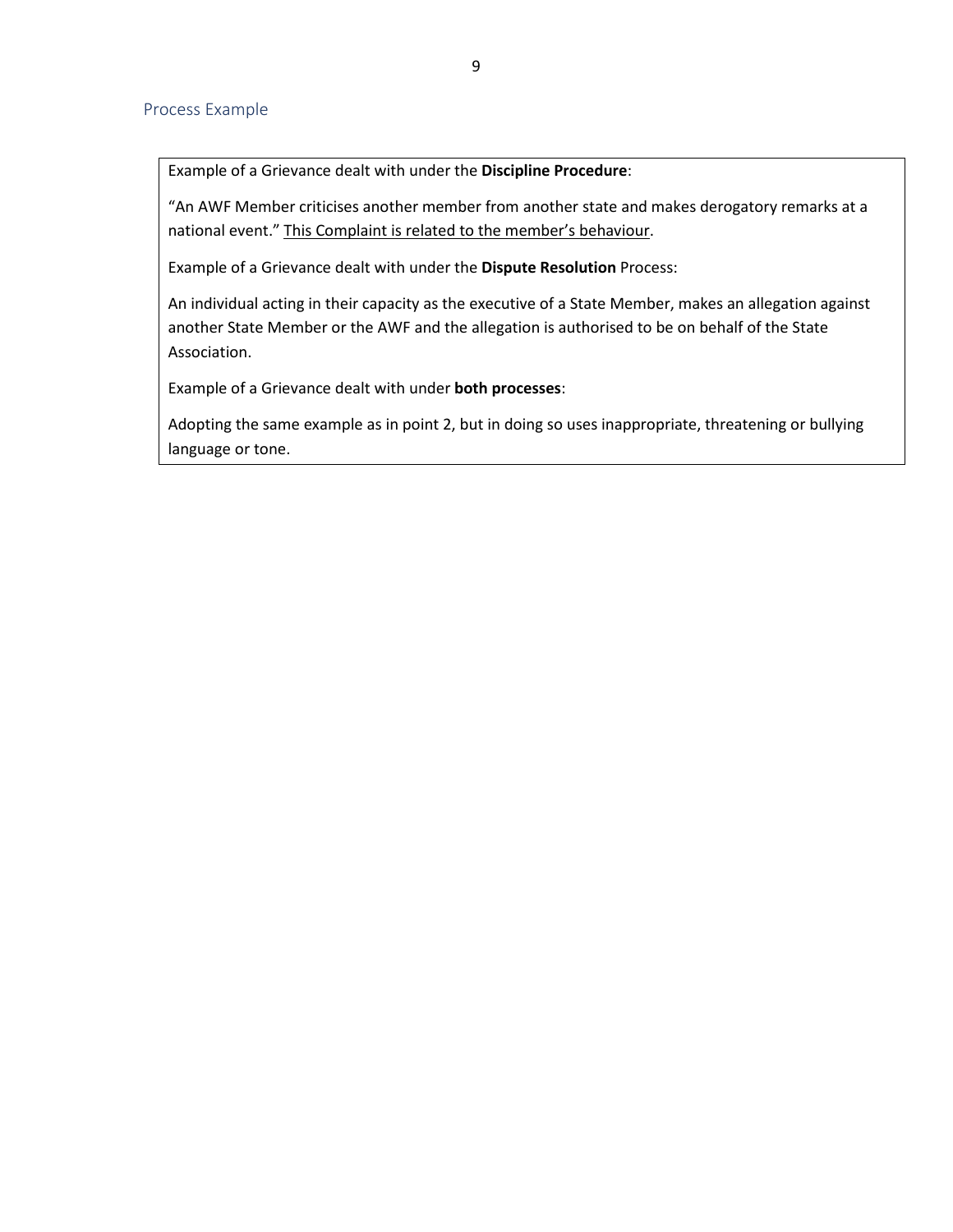# <span id="page-9-0"></span>2. PROCEDURE FLOW CHART

To assist with understanding of the operation of the GDABL the following diagram, in a summary fashion only, is provided. To the extent that there is an inconsistency between the written terms of the GDABL and the flow chart the written terms are to be preferred.

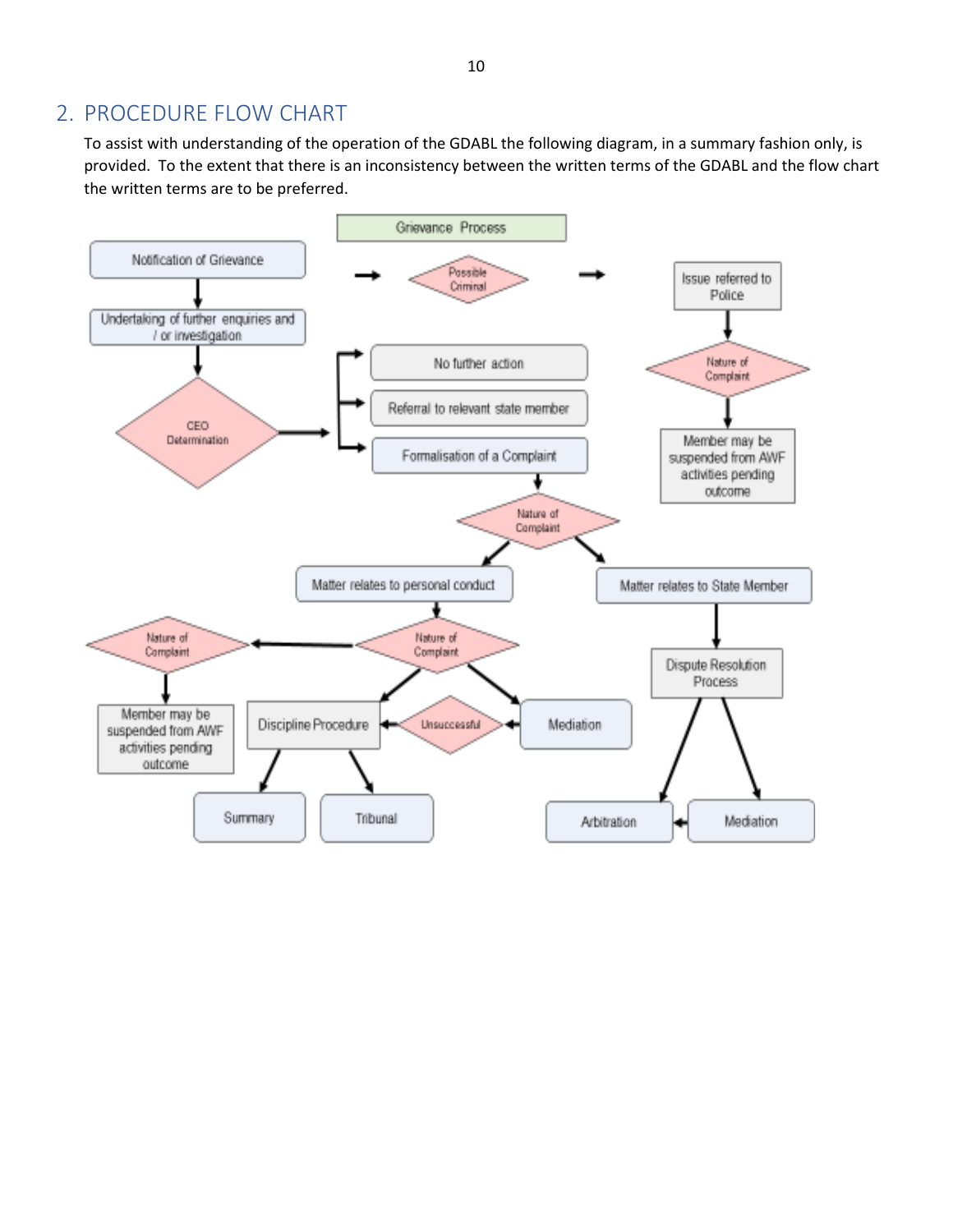# <span id="page-10-1"></span><span id="page-10-0"></span>3. GRIEVANCE PROCEDURE

#### 3.1. Handling Grievances

The AWF's Grievance management procedure is designed to ensure that all Grievances are dealt with in a fair and efficient manner. The AWF aims to provide a simple, confidential and trustworthy procedure for resolving Grievances based on the principles of procedural fairness and natural justice whilst also accepting the volunteer nature of the majority of its members, officials and officers.

#### <span id="page-10-2"></span>3.2. Notification of Grievance

To begin a Grievance process under the jurisdiction of the AWF, any person may report a Grievance or concern about the conduct of a person, Member or organisation associated with or part of the AWF including issues related to the MPP. This may be either formally or informally and may include such circumstances as to a belief that they have been discriminated against, harassed, bullied, or any other breach of the MPP.

It also includes Grievances or issues related to the conduct of non–Members which occurs at events or competitions conducted outside of Australia and to which a person is a member of or associated with an AWF Team.

A Grievance may be made to any AWF Official by any person at any time either formally or informally by either:

- 3.2.1. using the Grievance procedure form on the AWF website;
- 3.2.2. contacting the AWF CEO with a notice of Grievance according to this By-Law;
- 3.2.3. contacting any AWF Official, Member Protection Information Officer (list of MPIO's on AWF website); or
- 3.2.4. contacting the club if the Grievance is at club level, or the State member if the Grievance is at State level. The matter will need to be dealt with at the lowest level. For clarity:
	- 3.2.4.1. a "state level" issue involves matters arising in relation to a single State Member of which the individuals involved are members of the State Member, in such circumstances the Grievance should be reported to and handled by the relevant state association in the first instance; and
	- 3.2.4.2. a "club level" issue involves matters arising in relation to a single club which of which the individuals involved are members of that Club, in such Circumstances the Grievance should be reported to and handled by the relevant Club at the first instance.

Only matters that relate to or occur at the national level and the most serious cases from club and state level should be referred to the AWF.

The Grievance need not be made in writing, however sufficient detail will be required so that the AWF may deal with the Grievance.

Where a person makes a Grievance to an AWF Official, the facts, matters and circumstances are to be recorded in writing by the AWF Official and passed to the AWF CEO for further investigation.

A State Member may give a Notice of Grievance to the AWF CEO and to the CEO or equivalent officer of any State Member, which is a party to a Grievance.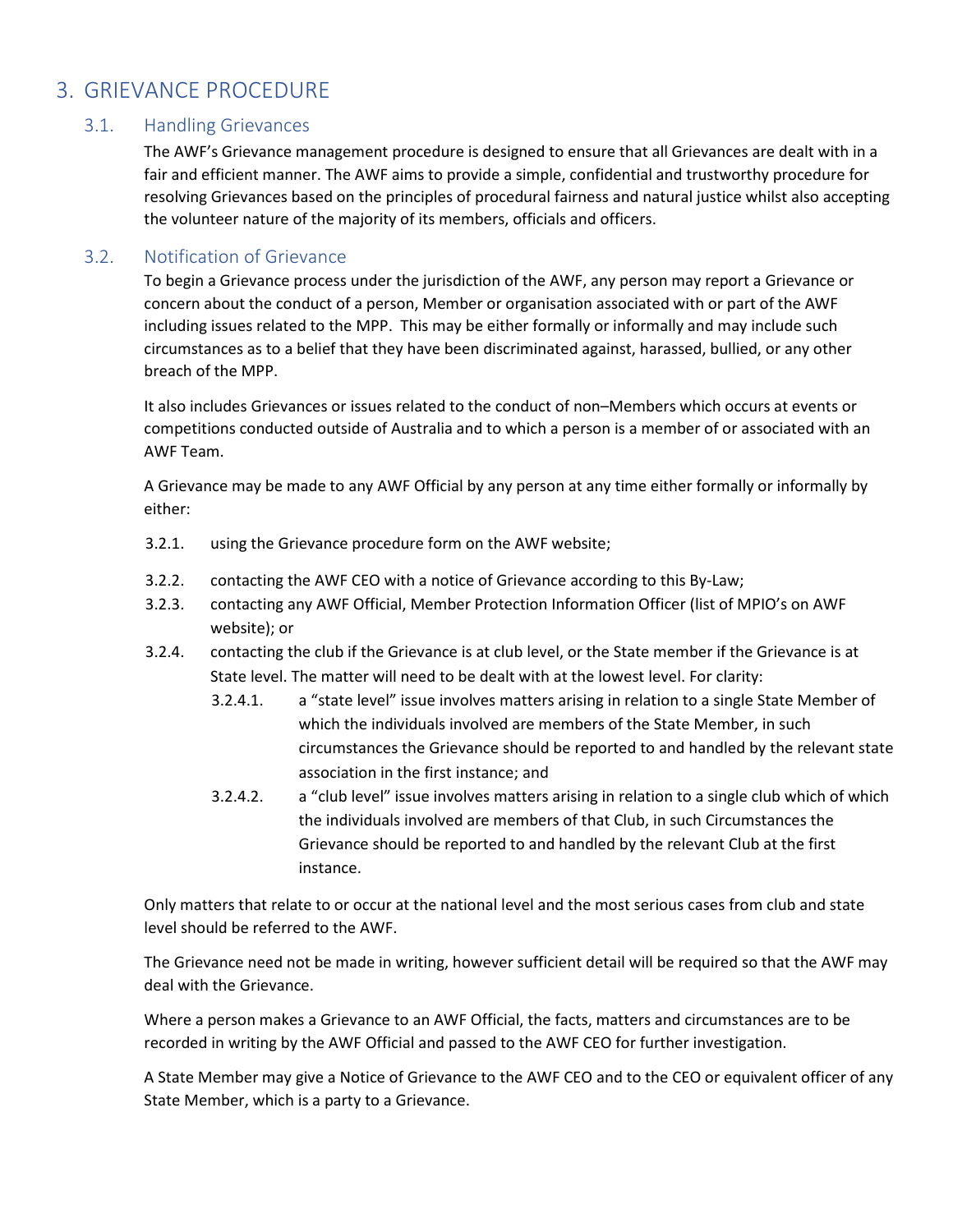#### <span id="page-11-0"></span>Example of a **club level Grievance**:

1. A club coach makes derogatory comments to parents and athletes about the "pathetic gym facility" in which he has to coach. The other coaches hear the comments and are upset. The other coaches lodge a Grievance with the club President/Secretary/Committee member.

#### Example of a **state level Grievance**:

2. Club A president made derogatory comments about Club B in the presence of a group of state level athletes and parents. Club B committee want to lodge a Grievance. This Grievance will be lodged with the State Member.

#### <span id="page-11-1"></span>3.3. Confidentiality

All communication regarding the notification of a Grievance to the AWF is required to be informed to the AWF CEO as soon as possible after it comes to the attention of an AWF official. Information regarding any such Grievance or concern is to be handled in a discreet and confidential manner and is not to be communicated to any individual other than the AWF CEO or their delegate.

All Grievances are to be kept confidential. As provided in the MPP, the AWF will seek to ensure that no one is victimised for making, supporting or providing information about a Grievance. The Grievance will not be disclosed by AWF to another person without the Complainant's consent except if law requires disclosure or if disclosure is necessary to effectively deal with the Grievance.

#### <span id="page-11-2"></span>3.4. Grievance Particulars

The details of the Grievance should include:

- 3.4.1. the individual(s) involved in the behaviour or conduct;
- 3.4.2. where the behaviour or conduct was said to occur;
- 3.4.3. the circumstances surrounding the behaviour or conduct including: where it occurred, when it occurred; who else was present; whether there were any other witnesses;
- 3.4.4. what behaviour or action is alleged to have occurred;
- 3.4.5. whether the Grievance has been previously made and if so, to whom?
- 3.4.6. what action, if any, occurred in response;
- 3.4.7. any other details to assist in the investigation of the matter including contact details of all witnesses.

Where the matter raised in the Grievance is of a serious nature (risk to the health and safety to an Athlete or the reputation of the AWF including Police enquiry) the AWF CEO is to be contacted immediately by the AWF Official informed of the Grievance.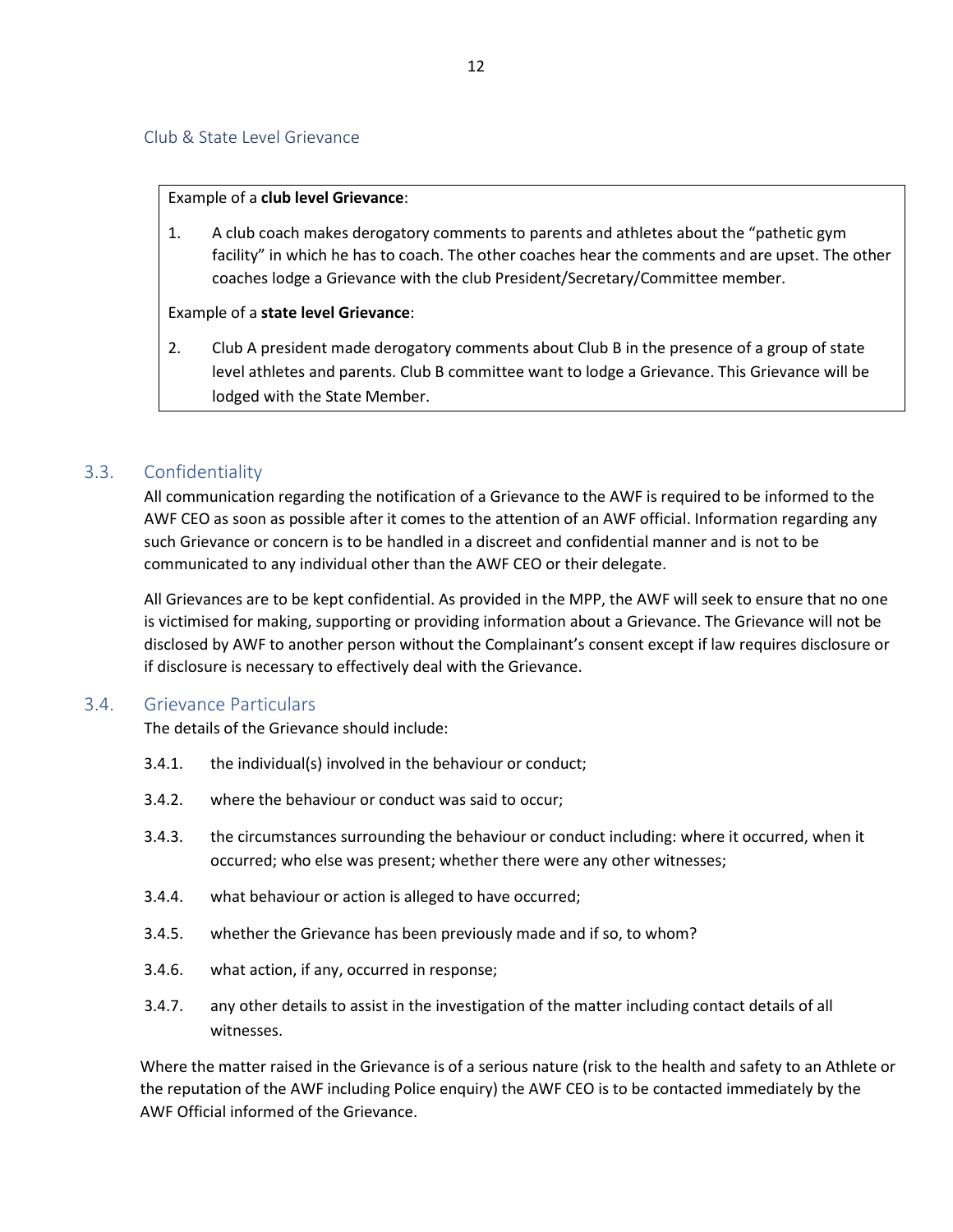# <span id="page-12-0"></span>4. INVESTIGATION

#### <span id="page-12-1"></span>4.1. Process

The AWF has an unfettered right to conduct its own enquiries and inform itself as to the facts related to issues of concern including those raised by way of a Grievance. The investigation process is administrative in nature as opposed to a criminal investigation or court of law.

The AWF is not required to disclose all documents within its control in relation to any investigation or Complaint, however, it must ensure that any nature of allegation is put to a person the subject of it as part of the investigation.

The AWF CEO may determine the form that any investigation may take. It is expected that such investigation will be undertaken informally unless the nature of the Grievance indicates and/or it is the opinion of the AWF CEO or investigating officer that a formal approach is required.

Parties against whom an allegation is made will be given sufficient details of the allegation made against them to allow them to respond to it. This may or may not include copies of witness statements, the identity of the person raising the Grievance or other particulars which are not relevant to the allegation being investigated.

Where an allegation is made against the AWF CEO as to their personal conduct, the AWF Board may appoint an independent investigating officer to undertake an enquiry into the allegations.

#### <span id="page-12-2"></span>4.2. Purpose

The purpose of the investigation is to:

- 4.2.1. gather information as to the facts and circumstances of the behavior, conduct or event including by interviewing witnesses including:
	- 4.2.1.1. the person or organisation(s) raising the Grievance;
	- 4.2.1.2. the person or organisation alleged to be the subject of the Grievance; and
	- 4.2.1.3. any other person that may have knowledge of the facts alleged.
- 4.2.2. Identifying the issue(s) by way of consideration of the asserted facts:
	- 4.2.2.1. where the parties agree as to what happened such facts are agreed (Agreed Facts); and
	- 4.2.2.2. where the parties disagree as to what occurred such facts are disputed (**Disputed Facts**).
- 4.2.3. determine whether the alleged behaviour or conduct may have breached an AWF Rule; and
- 4.2.4. where an investigation officer has been appointed provide a recommendation to the AWF CEO as to the further treatment of the Grievance.

#### <span id="page-12-3"></span>4.3. Formal or Informal

Upon a Grievance being notified to the AWF CEO, the AWF CEO may undertake or further direct an investigation of the Grievance which may include: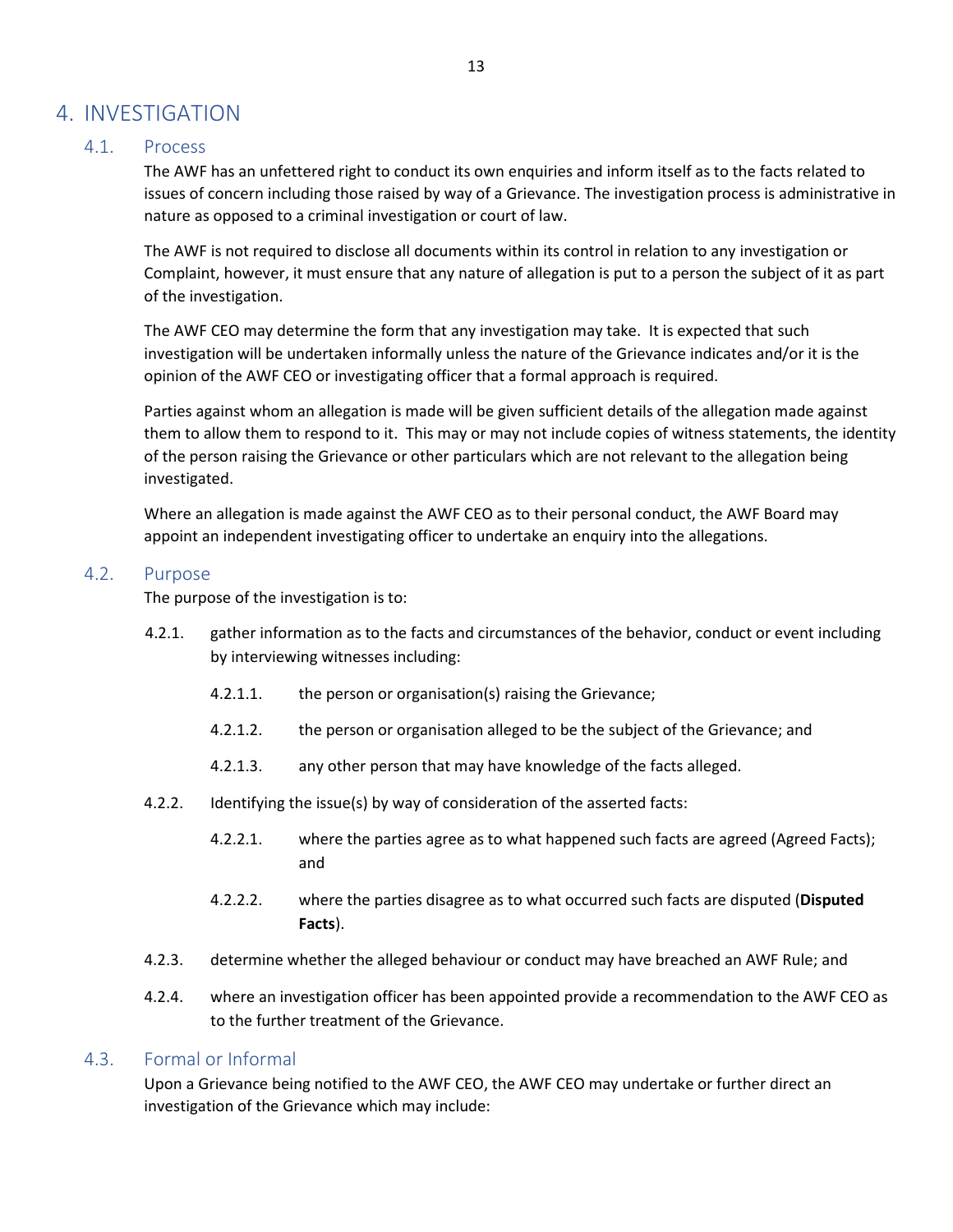- 4.3.1. the appointment of an investigation officer to undertake an investigation (whether formally or informally);
- 4.3.2. the collection of evidence, either orally or by written statement; and
- 4.3.3. a review of all relevant correspondence and documents.

The investigation may be either formal and may be undertaken by the appointment of an investigating officer and terms of reference with a full written report to be prepared, or informal by way of phone calls, questionnaires, collection of statements and the like.

The determination as to the level of formality will be made by the AWF CEO and considerations will include:

- 4.3.4. the seriousness of the facts alleged in the Grievance;
- 4.3.5. the urgency of the matter;
- 4.3.6. the desire of the person or organisation (s) notifying the AWF of a Grievance; and
- 4.3.7. the availability of people and resources to conduct the investigation

#### <span id="page-13-0"></span>4.4. Respondent

A Member is expected to co-operate with any investigation. Where a person is the subject of an allegation they are required to be fully informed as to the nature of the allegations made against them but not the evidence to be relied upon.

A Respondent is required to either admit or deny an allegation and otherwise assist the investigation by providing detailed answers where their version of events differ from those alleged. A Respondent may not call evidence to support an alternate version of events unless such version is provided to the Tribunal by way of Statement prior to the hearing of any Complaint.

#### <span id="page-13-1"></span>4.5. Alleged Criminal Activity

Where a Grievance contains an allegation of a criminal nature, including matters of child protection, the issue is informed to Police and no further action is taken by AWF as to the Grievance pending the Police investigation of it.

Where appropriate, the person who is the subject of complaint is to be suspended from AWF activities pending the outcome of Police investigations.

Should the Police determine to take no further action by way of criminal complaint, the AWF CEO may determine to institute the Discipline Procedure by way of form complaint, the process being administrative as opposed to criminal and the criminal investigation will not act as a bar to the Discipline Procedure.

Where a Member is found guilty of a criminal offence, the AWF CEO may institute the Discipline Procedure and may rely upon any criminal finding to establish the facts asserted by way of Complaint.

#### <span id="page-13-2"></span>4.6. Reporting Requirements

AWF will ensure that all the Grievances received, both formal and informal, are properly documented. This includes recording how the Grievance was resolved and the outcome of the Grievance. This information, and any additional records and notes, will be treated confidentially (subject to disclosure required by law or permitted under this By-Law) and securely stored.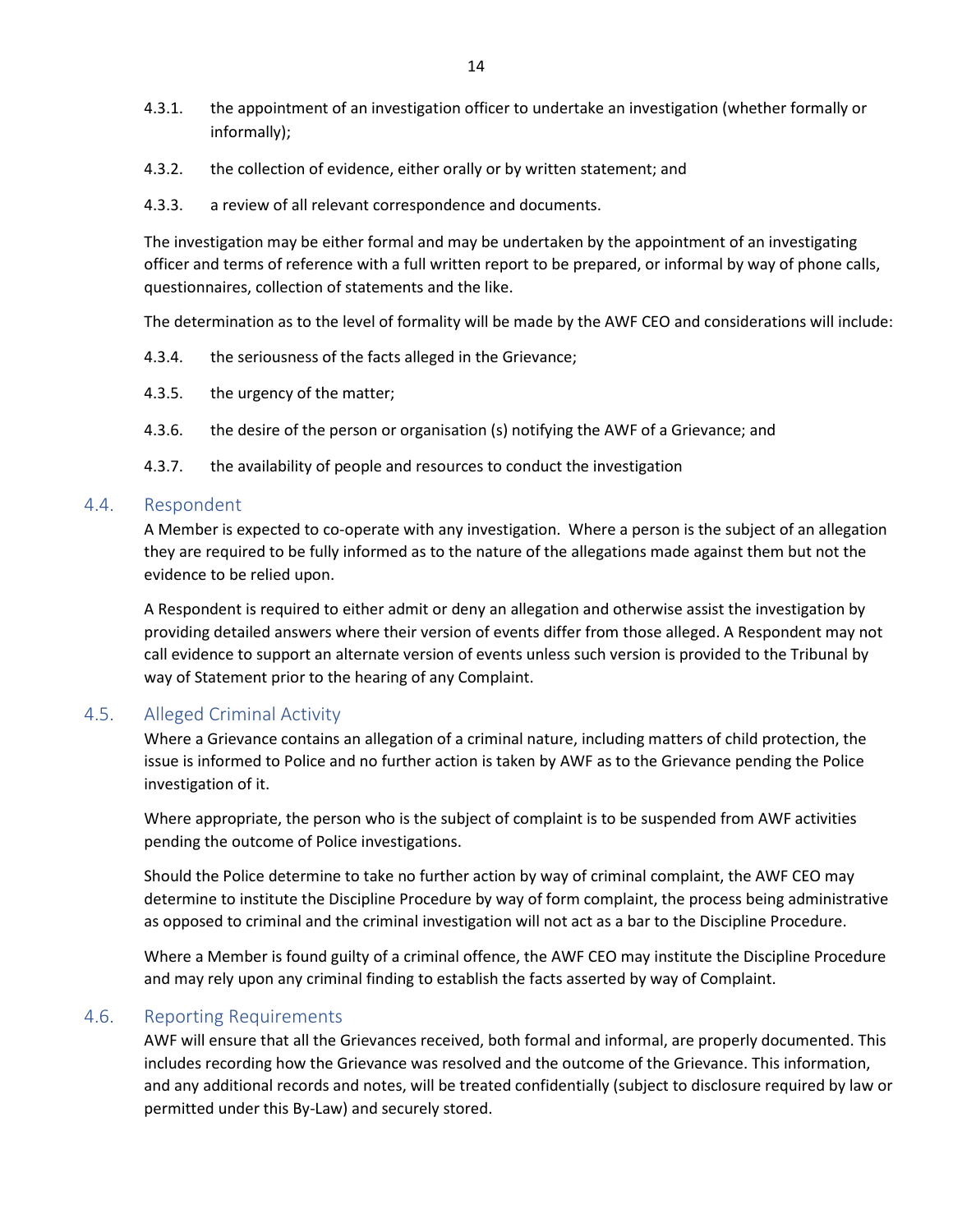Any allegation of child abuse will be dealt with seriously, sensitively and immediately as outlined in the MPP. AWF will ensure that everyone who works with our organisation in a paid or unpaid capacity understands how to appropriately receive and record allegations of child abuse and neglect and how to report those allegations to the relevant authorities in their state or territory. (See MPP.)

### <span id="page-14-0"></span>4.7. Improper Grievances & Victimisation

The AWF aims to ensure the integrity of the Grievance procedure and that it is free of unfair repercussions or victimisation. Disciplinary measures may be undertaken in respect of a person who harasses or victimises another person for making a Grievance or supporting another person's Grievance.

If at any point in the Grievance handling process the AWF CEO or MPIO considers that a complainant has knowingly made an untrue Grievance, or the Grievance is vexatious or malicious or inappropriately intended to cause distress to the Respondent, the matter may be referred in writing to the AWF President for appropriate action which may include disciplinary action against the Complainant.

The AWF will also take all necessary steps to make sure that people involved in a Grievance are not victimised by anyone for coming forward with a Grievance or for participating in an investigation. Disciplinary measures will be imposed on anyone who victimises another person for making a Grievance.

# <span id="page-14-1"></span>5. CEO DETERMINATION

Once the AWF CEO receives a Grievance and undertakes any further investigations they will then determine the further action to be taken which may include:

- 5.1. to take no further action;
- 5.2. to refer the matter to the relevant State Member; or
- 5.3. to formalise the Grievance by way of Complaint and institute either:
	- 5.3.1. the Discipline Procedure under the GDABL where the Grievance relates to an individual; or
	- 5.3.2. Dispute Resolution Process.

In making the determination above, the AWF CEO will consider the facts, matters and circumstances asserted, the outcome of any preliminary investigations, a consideration as to whether a Complaint is likely to be made out on a *prima fascie* basis and the wishes of the person raising the Grievance. The AWF CEO is to have the safety of athletes and members as the primary consideration in making such determination.

Individuals and organisations may also pursue a Grievance externally under relevant anti-discrimination, child protection, criminal or other legislation.

# <span id="page-14-3"></span><span id="page-14-2"></span>6. EXPRESS POWER TO IMPOSE TEMPORARY SUSPENSION

#### 6.1. Power

The AWF CEO has an express power pursuant to the GDABL to temporarily suspend any Member, Coach, Administrator or organisation from the AWF pending the outcome of any police criminal investigation or investigation under the GDABL until the hearing and determination of the any allegation.

Where the matter is of a serious nature, or relates to an allegation which (if established) would place the Complainant and the Respondent in an embarrassing situation the AWF CEO may direct that the Respondent be suspended from all AWF related activities pending the determination of the dispute.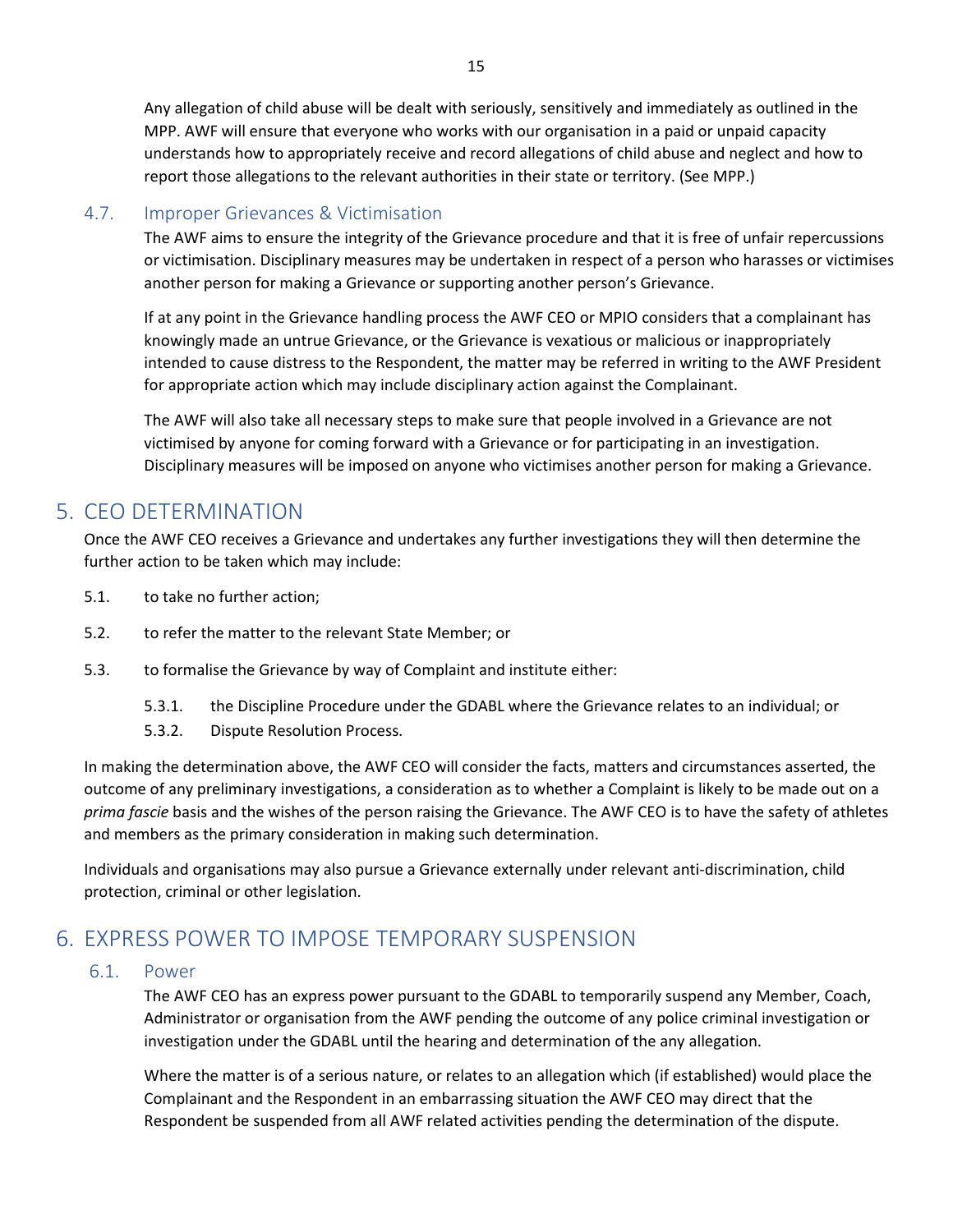#### <span id="page-15-0"></span>6.2. Discretion

In making such direction, the AWF CEO is required to balance the interests of the Complainant and Respondent, the nature of the alleged Grievance and the AWF CEO's overriding obligation to ensure the proper management of the sport nationally. The AWF CEO may make such a direction at any time, should the circumstances require it.

In the case of an allegation of child abuse by an AWF Member, the Member must immediately cease all involvement in the sport until the AWF CEO can confirm the matter has been dealt with by any external authorities.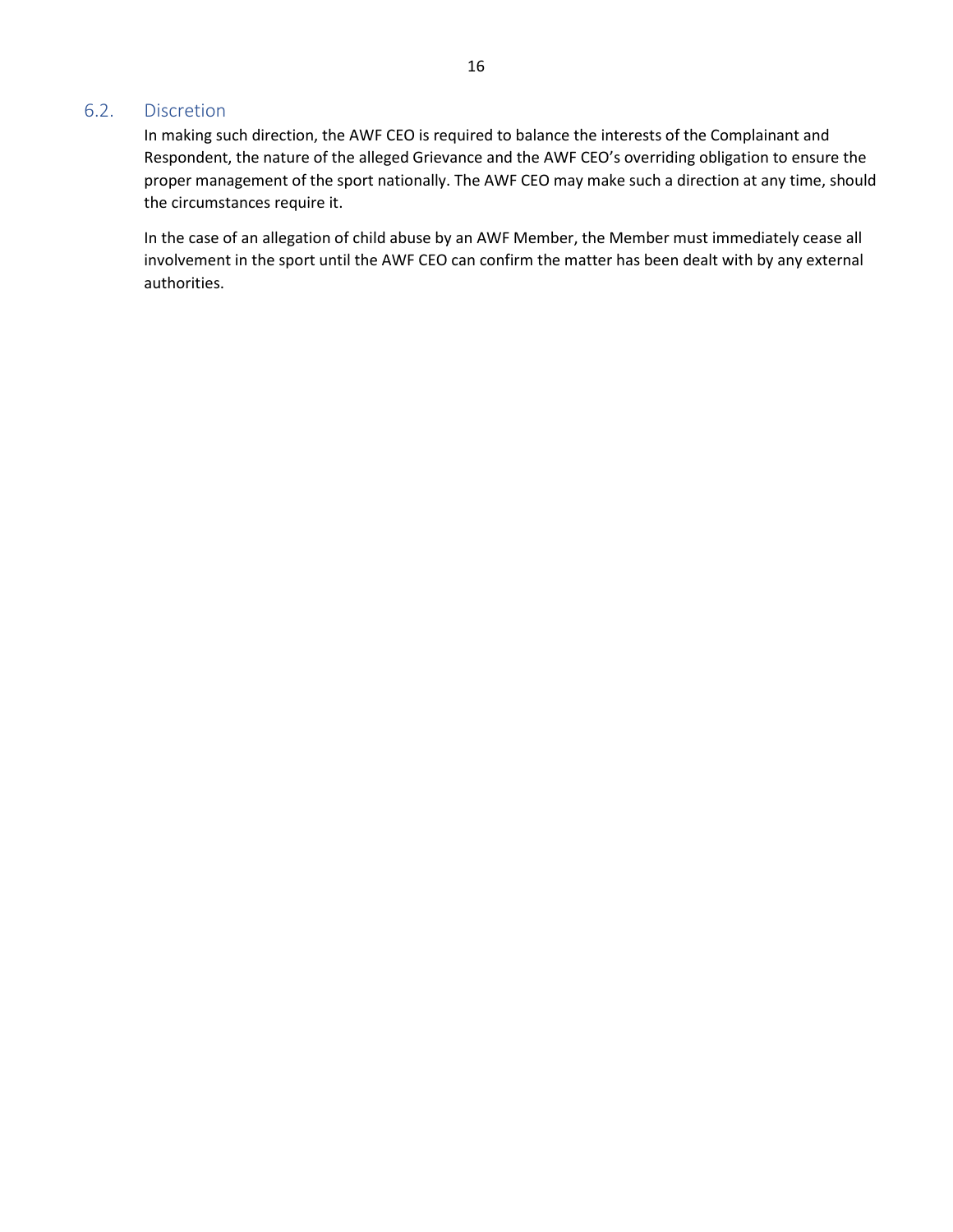# <span id="page-16-1"></span><span id="page-16-0"></span>7. FURTHER ACTION

#### 7.1. No Further Action

Where the AWF CEO determines that no further action will be taken by the AWF the Complainant is to be informed in writing as to the determination of the AWF CEO and the basis for it.

#### <span id="page-16-2"></span>7.2. Referral of Grievance

Where the AWF CEO receives a Grievance of a non-serious issue, the AWF CEO may refer the Grievance to the relevant state association of the Respondent for further investigation.

Where the nature of the Grievance raises issues of an unlawful or criminal nature, the AWF CEO must refer the Grievance to Police (see Criminal Behaviour above).

#### <span id="page-16-3"></span>7.3. Discipline Procedure v Dispute Resolution Process

Where the allegations deal with an individual they will be dealt with pursuant to the Discipline Procedure. Where there is an issue as to a State Member they will dealt with by way of the Dispute Resolution Process.

Where a Person asserts that their actions and conduct is on behalf of or otherwise authorised by a State Member, this is required to be evidenced in writing by the State Member confirming the person's conduct was so authorised.

# <span id="page-16-5"></span><span id="page-16-4"></span>8. DISPUTE RESOLUTION PROCEDURE

#### 8.1. State Member

A Complaint will be dealt with pursuant to the Dispute Resolution Procedure when:

- 8.1.1. The Complaint is between a State Member and another State Member;
- 8.1.2. The Complaint is between a State Member and the AWF;
- 8.1.3. A Complaint involves a State Member and its members (only where there has been a failure to follow due process and/or provide natural justice).

The AWF only has jurisdiction to deal with a Complaint referred to it in point 3 where the substance of the Complaint is that the State Member has failed to properly follow or implement any rules, regulations or other requirements for dealing with a Grievance at the State level.

Depending on the nature of the dispute the AWF CEO will determine whether the matter should be mediated or the subject of independent arbitration. The usual course is that the matter will sought to be mediated in the first instance in order to bring the parties together with view to either resolving the matter or narrowing the issues for arbitration.

The mediation will aim to resolve the issues stated in the Complaint. In relation to the Dispute Resolution Process this will be required to be agreed as between the parties prior to the conduct of any mediation.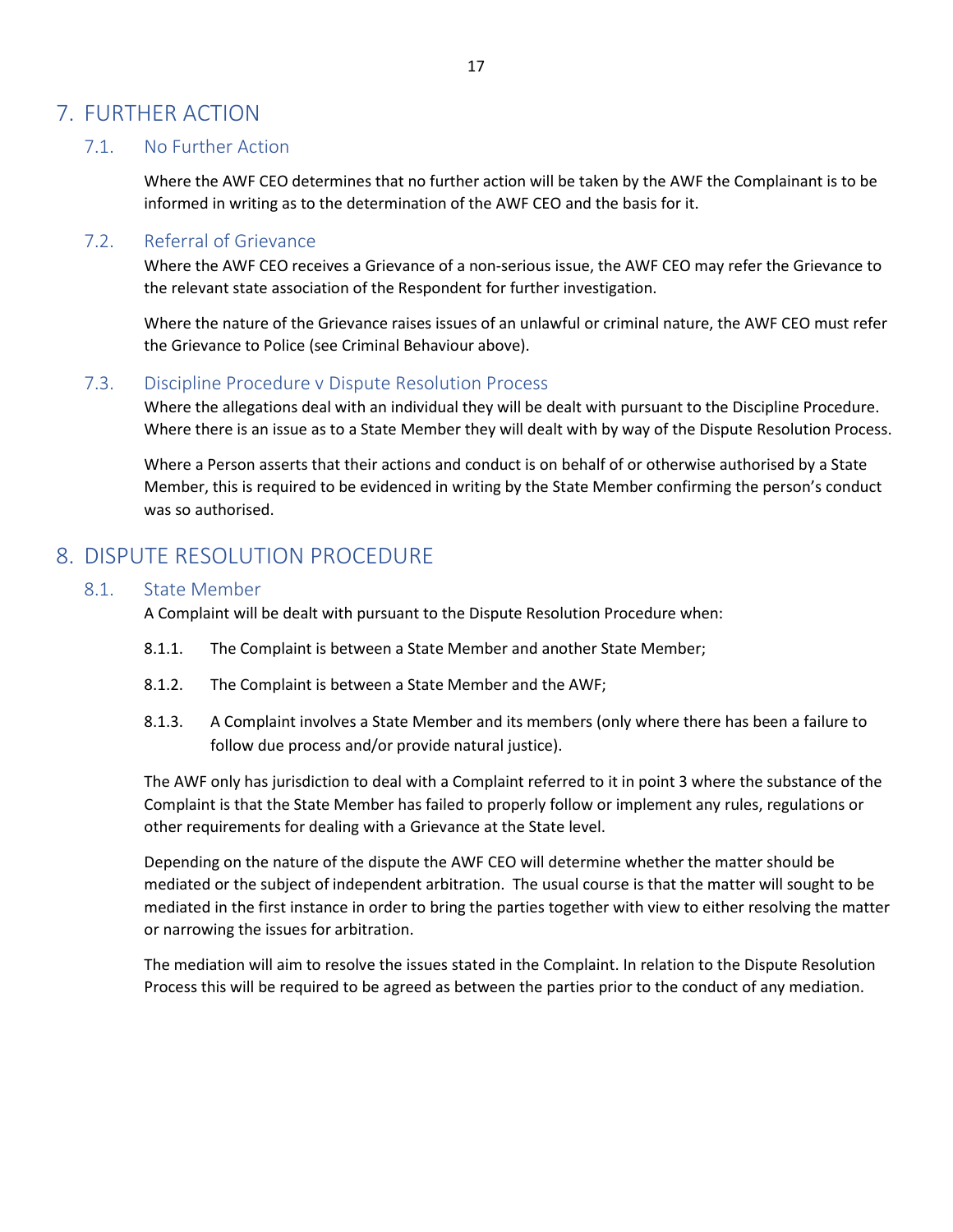# <span id="page-17-1"></span><span id="page-17-0"></span>9. MEDIATION

#### 9.1. Introduction

The AWF aims to resolve Complaints in an efficient and fair manner. Where appropriate mediation provides a mechanism whereby a Complaint may be resolved without the need to utilize the Discipline Procedure under the GDABL. Where the Complaint involves a State Member it is expected that the matter will resolved by way of mediation.

Where the Complaint involves personal conduct, the usual course is that the Complaint will be dealt with by way of the Discipline Procedure, however mediation may be directed by the AWF CEO at their absolute discretion. In determining whether the matter ought to be attempted to be resolved by mediation the AWF CEO is required to balance the seriousness of the allegations, the view of the person raising the Grievance and the likelihood that a reasonable and acceptable outcome can be reached as between the Respondent and the AWF.

#### <span id="page-17-2"></span>9.2. Process

Mediation is a confidential process that allows those involved to discuss the issues to arrive at a mutually agreed solution(s). It seeks to remove any nature of power imbalance between the parties through the use of a neutral location and independent mediator. It is a principle of mediation that the parties agree to undertake it and use their best endeavors to resolve the issues contained in the Complaint. The strength of mediation is that the parties are able to direct the process and agree to an outcome as opposed to arbitration where the outcome is at the discretion of the arbiter. No party may be legally represented at a Mediation and no lawyers may attend on behalf of a party in any capacity.

#### <span id="page-17-3"></span>9.3. Procedure

The AWF CEO will appoint an appropriate Mediator to help resolve the issues contained in the Complaint. This will be done under the direction of AWF and in consultation with the parties. The Mediator will be an independent person in that they will not be a witness to or otherwise have knowledge of the issues detailed in the Complaint and does not preclude a person with an association with AWF acting as Mediator.

The agenda of issues for discussion will be those contained in the Complaint or otherwise as determined by the mediation in consultation with the parties.

If the issues raised in the Complaint are resolved by mediation, the Mediator records the outcome of the mediation including any terms of any agreement reached which can then be executed by the parties. Upon its execution, the parties are required to comply with the agreements terms. The failure to do so will be a breach of the GDABL.

If the issues are not resolved by way of mediation the AWF CEO may direct that the matters be determined by way of arbitration in relation to State Members or by the Discipline Procedure where the issues are in relation to personal conduct. The AWF CEO may also determine that no further action is to be taken. Regardless, the AWF CEO is inform the parties of the decision in writing.

#### <span id="page-17-4"></span>9.4. Arbitration

If a matter is unable to be resolved by the conduct of mediation the AWF CEO may direct that the matter be the subject of arbitration. Arbitration involves a process by which an arbitrator hears a dispute, makes finding of facts and makes a binding determination as to the issues raised by way of Complaint.

The appointment of an Arbitrator will be made in writing with notice provided to the parties to the Complaint. The AWF CEO will appoint an Arbitration Secretary to undertake the necessary administration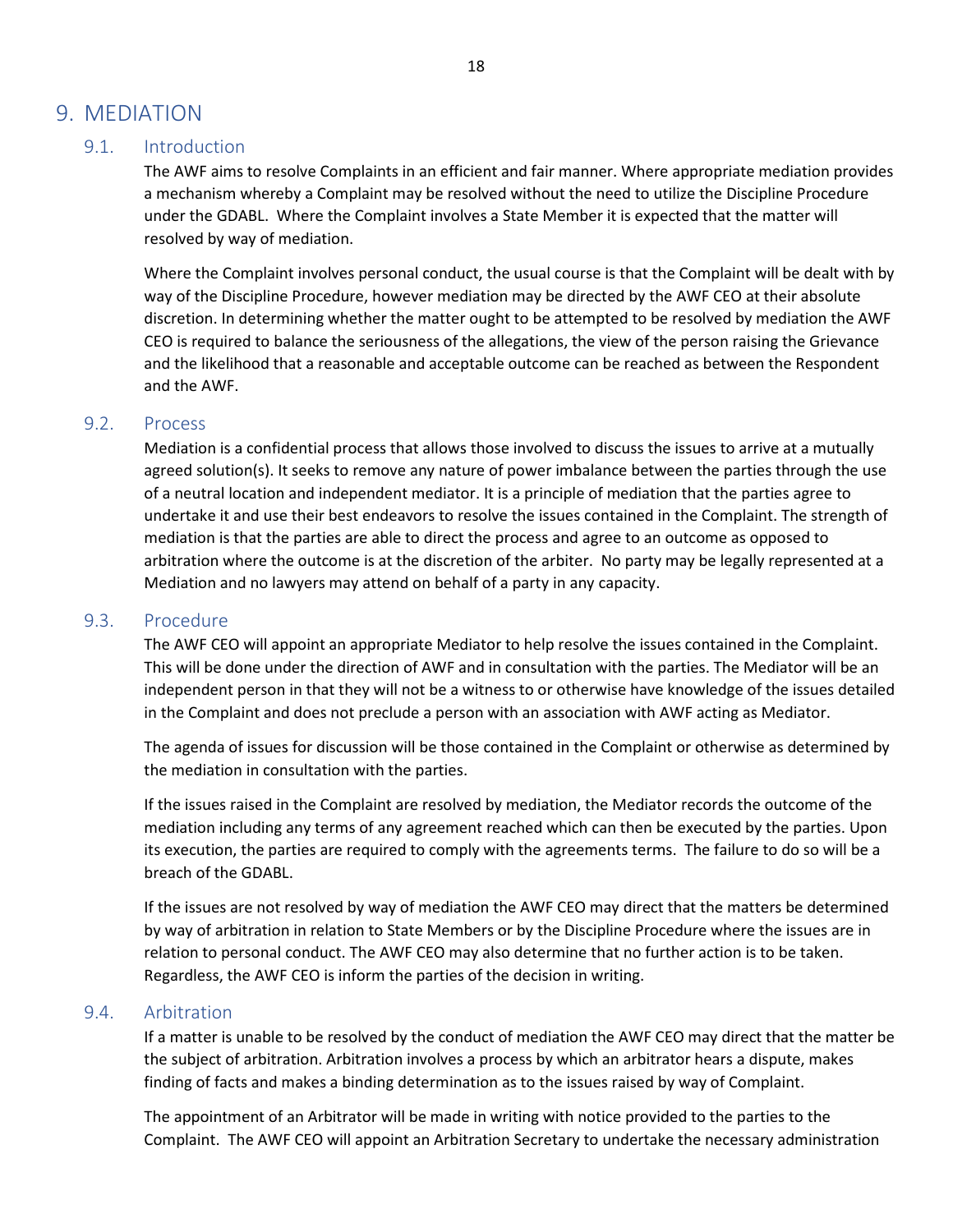of the Arbitration on behalf of the AWF and will liase with the Arbiter as to any administrative issues such as the provision of witness statements etc. It is expected that the Mediation brief of documents will form the basis of the brief to the Arbiter who has the absolute discretion to conduct the arbitration in accordance with the principles of natural justice and arbitration law.

# <span id="page-18-0"></span>10. DISCIPLINE PROCEDURE

#### <span id="page-18-1"></span>10.1. Referral

Where, in the opinion of the CEO, the circumstances of the behaviour and conduct alleged require it, the matter may be referred for Disciplinary Action. This process applies to all behaviour and conduct of a person(s). This section does not apply to Grievances between State Members (i.e Grievance from one state member against another state member.) The process for Grievances between State Members is the Dispute Resolution Process.

#### <span id="page-18-2"></span>10.2. Complaint

Where a Grievance or matter is to be dealt with by way of the Discipline Procedure it is to be commenced by way of Complaint. The Complaint is required to be in writing and include:

- 10.2.1. details of the alleged conduct including:
	- 10.2.1.1. date,
	- 10.2.1.2. location,
	- 10.2.1.3. individuals present; and
	- 10.2.1.4. conduct alledged
- 10.2.2. the offence alleged to have been committed; and
- 10.2.3. how the conduct establishes the offence.

## <span id="page-18-4"></span><span id="page-18-3"></span>11. OFFENCES

11.1. Offences

The following Offences are established by GDABL:

- 11.1.1. Breach of the GDABL or an AWF Rule;
- 11.1.2. Conspiring to undermine the operation or effect of the GDABL or an AWF Rule;
- 11.1.3. Cheating;
- 11.1.4. Bringing the Sport into Disrepute; and
- 11.1.5. Failure to follow the direction of an AWF Official.

#### <span id="page-18-6"></span><span id="page-18-5"></span>11.2. Rule

A Rule includes, but is not limited to, the following Rules and Codes as amended from time to time. A lack of knowledge of the existence of a Rule is not a Defence to its breach. These Rules include:

11.2.1. General Code of Behaviour;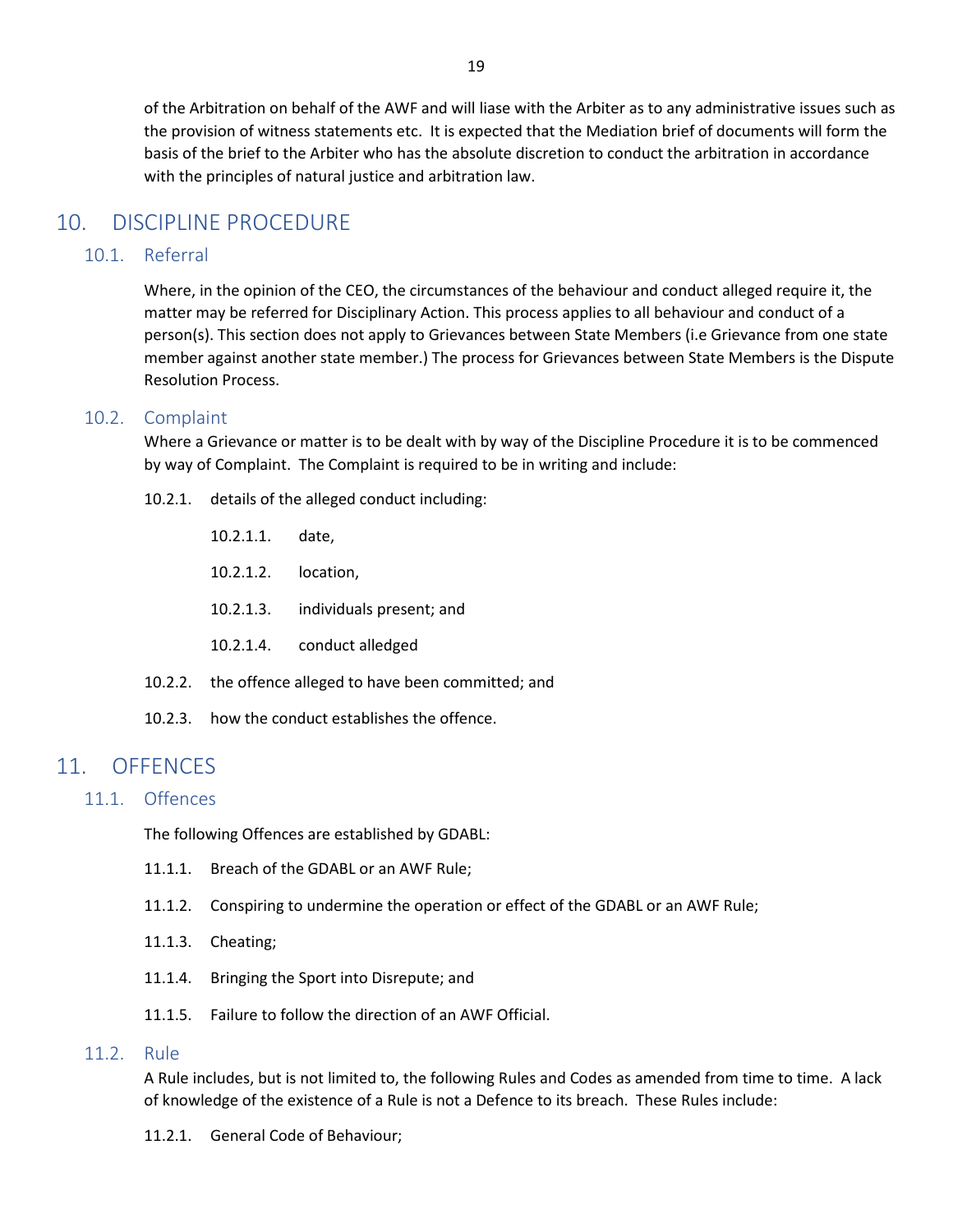- 11.2.2. Coach Code of Conduct
- 11.2.3. Official Code of Conduct;
- 11.2.4. Athlete Code of Conduct;
- 11.2.5. Administrator (Volunteer) Code of Conduct
- 11.2.6. Employee Code of Conduct;
- 11.2.7. Board Code of Conduct;
- 11.2.8. AWF Team Rules; and
- 11.2.9. AWF Competition Rules
- 11.2.10. AWF Athlete Agreement

#### <span id="page-19-0"></span>11.3. Breach of the GDABL or AWF Rule

A person will be guilty of this offence where:

- 11.3.1. the GDABL or AWL Rule asserted to have been breached was in effect as at the time the offence occurred;
- 11.3.2. the Person's conduct breached the relevant section of the GDABL or AWF Rule; and
- 11.3.3. there was no reasonable excuse for the breaching of the GDABL section or AWF Rule.

#### <span id="page-19-1"></span>11.4. Conspiring to Undermine the operation or effect of a Rule or the GDABL

A person will be guilty of this offence where their conduct does not breach a Rule or the GDABL but is intended to or does lessen its effect or operation. This offence may be included in a Complaint as an alternate to the offence - Breach of the GDABL or AWF Rule.

#### <span id="page-19-2"></span>11.5. Cheating

A person will be guilty of this offence where they act dishonestly or unfairly in order to gain an advantage for themselves or another person. A person includes but is not limited to a Member, Coach, Administrator or State Member.

#### <span id="page-19-3"></span>11.6. Bringing the Sport into Disrepute

A person will be guilty this offence where there conduct either is likely to or does negatively affects or lower the reputation of the AWF (including its: athlete(s), coach(es) or administrator(s).

#### <span id="page-19-4"></span>11.7. Failure to follow the Direction of an AWF Official

A person will be guilty of this offence where an AWF Official, including an AWF Team Official, makes a direction to a person whether orally or in writing and that person fails to follow that direction. The direction must be lawful.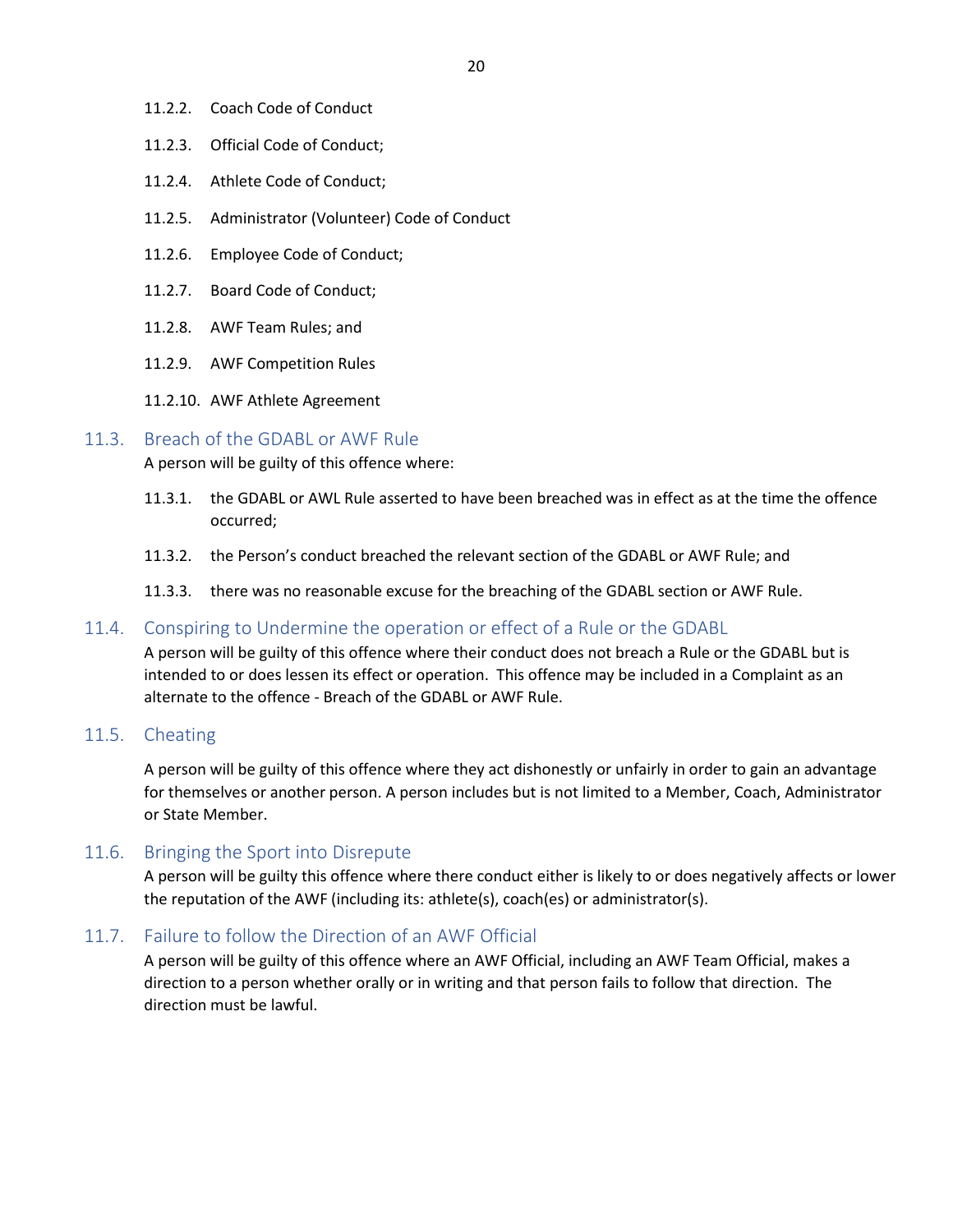## <span id="page-20-1"></span><span id="page-20-0"></span>12. STANDARD OF PROOF

### 12.1. Balance of Probabilities

The standard of proof is the civil standard being on the balance of probabilities. That is, the tribunal need only be satisfied to their reasonable satisfaction that on the balance of probabilities to establish a fact.

## <span id="page-20-3"></span><span id="page-20-2"></span>13. PROCESS

#### 13.1. Steps

The process and outcome of any Disciplinary Action include the following steps:

- 13.1.1. determination of the facts, as determined on the balance of probabilities;
- 13.1.2. determination whether the facts breach a Rule;
- 13.1.3. determination as to whether there was a genuine defence as to why the conduct occurred; and
- 13.1.4. the awarding of any penalty proportionate to the offence.

# <span id="page-20-5"></span><span id="page-20-4"></span>14. SUMMARY ACTION

#### 14.1. Minor Offence

In circumstances where there is no contest of facts and the circumstances of the Complaint are not of a serious nature, and the Respondent admits their guilt the CEO may decide to deal with the Complaint summarily. A Respondent is required to agree with the matter being dealt on a Summary basis – should they not agree, the matter will be dealt with by way of Tribunal Hearing.

In such circumstances, a penalty may include:

- 14.1.1. a direction that the Respondent make a verbal and/or written apology to the Complainant or other person as the AWF CEO directs;
- 14.1.2. a written warning, to be kept on file, requiring the Respondent to undertake not to repeat the behaviour or conduct;
- 14.1.3. a direction that the individual attend counselling to address their behaviour, and deliver a letter of apology,
- 14.1.4. the undertaking of further training to correct the issue or behaviour, and
- 14.1.5. a monetary fine.

Where the AWF CEO decides to deal with a Complaint summarily, a letter will be sent to the Respondent as to the determination of the AWF CEO, the awarding of any penalty, any further conduct required of the Respondent (i.e. confirm the participation and completion of further training) and related matters.

# <span id="page-20-7"></span><span id="page-20-6"></span>15. TRIBUNAL HEARING

#### 15.1. Referral

Where a Complaint asserts allegation of a serious nature or there is a contest as to the facts then the CEO may direct that the matter proceed by way of Tribunal. The Tribunal is "inquisitorial" in nature as opposed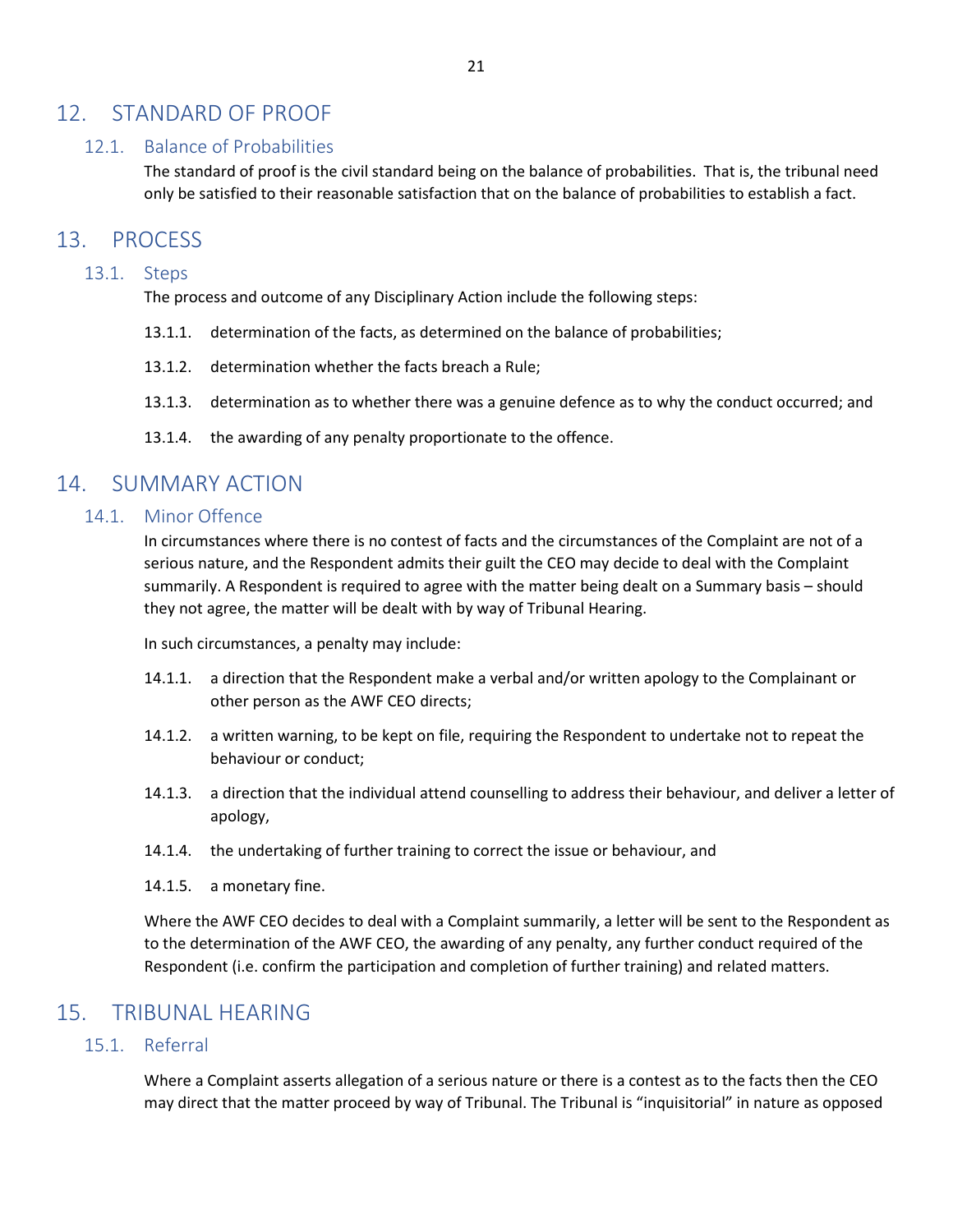to "adversarial". The Tribunal members, led by the Chair, may ask any questions of the Complainant, Respondent and any witnesses for the purpose of determining the facts in relation to a complaint.

#### <span id="page-21-0"></span>15.2. Preparation

Where a Tribunal is directed to be established for the hearing of a Complaint the following matters are to be satisfied in preparation of it:

- 15.2.1. the number of Tribunal panel members required to constitute a Tribunal is three (3);
- 15.2.2. at least one member of the Tribunal is required to have qualified as a lawyer and preferably be a current member of the legal profession with an understanding of administrative law principles as to Tribunals,
- 15.2.3. a person who has been involved with the investigation or preparation of a Complaint, including as a witness, cannot be a member of the Tribunal and cannot communicate to the Tribunal the outcome of any investigation or otherwise although they may appear as a witness at the hearing;
- 15.2.4. prior to the conduct of the hearing the AWF is to provide the Tribunal with a copy of the Complaint, all relevant material relied upon in relation to the allegations contained in the Complaint, and the penalty sought by the AWF. The same material is to be provided to the Respondent.
- 15.2.5. material as to character of the Respondent or previous Disciplinary Procedure which the AWF may seek to rely upon as to Penalty is to be provided to the Respondent 48hrs prior to the start of the hearing, however not provided to the Tribunal until a determination as to the guilt or otherwise of the Respondent is determined; and
- 15.2.6. the Respondent is entitled to and should prepare material by way of character references for consideration by the Tribunal as to matters of Penalty – the Respondent is not required to provide these documents to the AWF until a determination as to guilt is made at the hearing.

The Tribunal will be held as soon as practicable, but must allow adequate time for the Respondent(s) to prepare for the hearing. A period of substantial delay will not be the basis of a Tribunal Hearing being abandoned unless the Respondent can demonstrate how they have been prejudiced as result. Any such application to this effect will need to be made at the commencement of the hearing.

As a result of the Tribunal members being volunteers any Tribunal is expected to occur after hours and dependent on availability of members.

The AWF CEO will inform the Respondent(s) in writing that a Tribunal hearing will take place. The notice will outline:

- 15.2.7. that the person has a right to appear at the Tribunal hearing to defend the Complaint;
- 15.2.8. a copy of the GDABL and any policy or rule or regulation the subject of the Complaint;
- 15.2.9. the date, time and venue of the Tribunal hearing;
- 15.2.10. that verbal and/or written submissions can be presented at the Tribunal hearing;
- 15.2.11. that the Respondents written submission and any accompanying documentation must be submitted to the Tribunal via the AWF CEO 7 days prior to the Tribunal.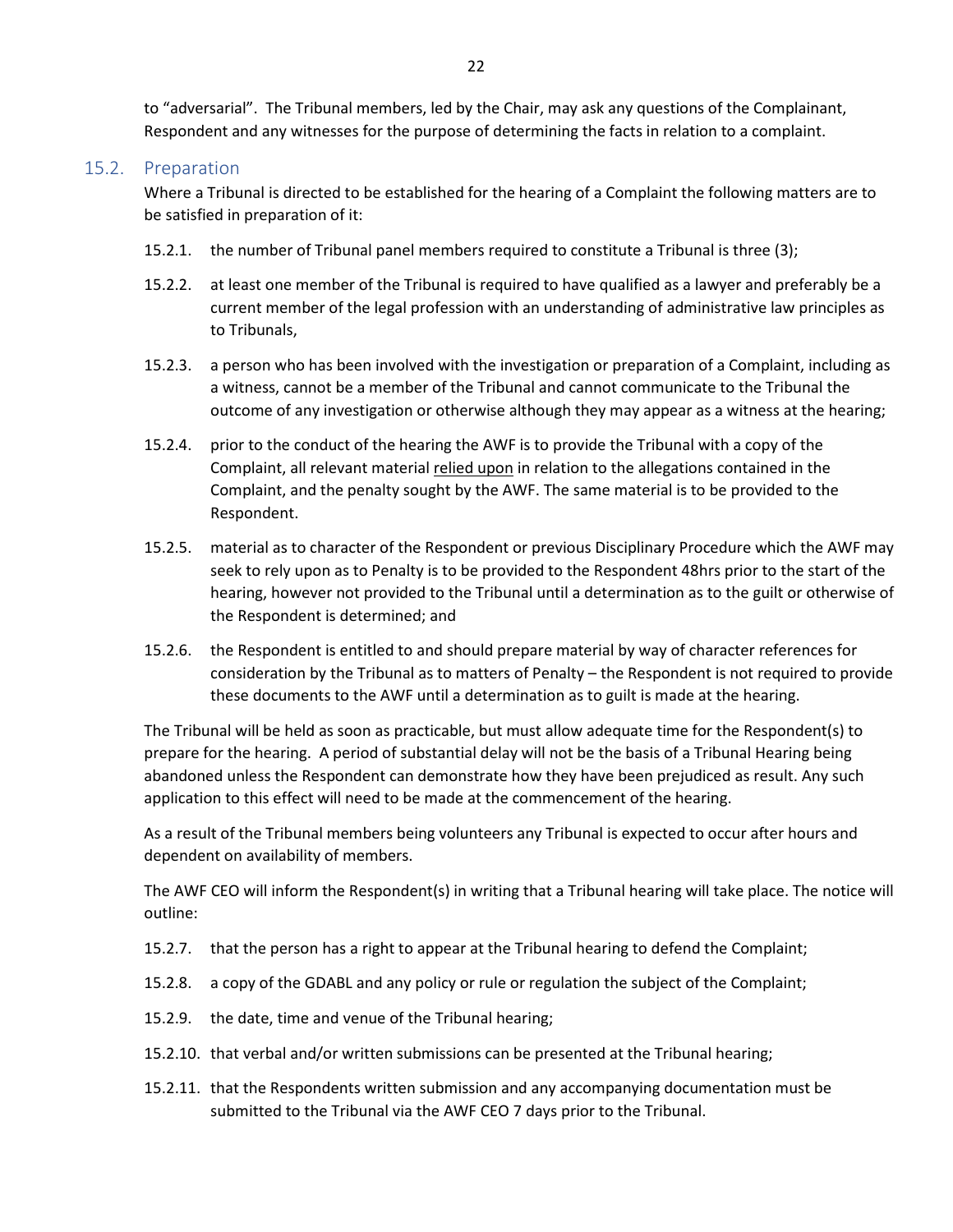- 15.2.12. that witnesses may attend the Tribunal to support the position of the Respondent(s);
- 15.2.13. that the Respondent may have a support person attending the Tribunal but will not take part in the Tribunal proceedings in any way. Only the Respondent may engage with the Tribunal or witnesses;
- 15.2.14. an outline of any possible penalties that may be imposed if the Grievance is found to be true, and the specific penalty which the AWF will be seeking in this case; and
- 15.2.15. that legal representation will not be allowed, however, where the Complainant, Respondent or witness is a minor, then that person may have a parent, guardian, or other person present as a support person.

## <span id="page-22-0"></span>15.3. Complaint Particulars

Where a Respondent is of the belief that the Complaint is insufficiently particularised for them to understand the allegations against them, such request for further particulars is required to be reduced to writing and sent to the AWF CEO outlining the basis of the concern.

Where the AWF CEO considers that further particulars are required, he may provide such further particulars as to the allegations to the Respondent. If such further particulars are provided a copy of this document is required to be provided to the Tribunal and these particulars are then read as part of the Complaint.

# <span id="page-22-2"></span><span id="page-22-1"></span>16. TRIBUNAL PROCEDURE

#### 16.1. General

There are two natures of Tribunal provided for under the GDABL, these are a Discipline Tribunal and an Appeals Tribunal. Both natures of Tribunal are described in the GDABL.

The conduct of a Tribunal, whether Discipline or Appeal is at the absolute discretion of the Tribunal as directed by the Chair. The Tribunal is required to exercise its role in accordance with the requirements of natural justice and for the purpose of resolving issues in a respectful and transparent matter.

The hearing may be conducted in person or by phone conference or a combination of both. If this occurs the relevant phone numbers for individuals appearing remotely are to be provided to the Tribunal Secretary no less than 48 hours before the hearing.

Names of all witnesses and/or support persons present at the Tribunal at the Respondents request must be given to the AWF CEO 48hrs prior to the Tribunal.

## <span id="page-22-3"></span>16.2. Electronic Recording

The hearing is not to be recorded or otherwise captured by the use of electronic means. This includes recording applications on phones and the like. The recording of the Tribunal or attempt to is a breach of the GDABL.

Apart from the Tribunal Members and Tribunal Secretary (being appointed by the AWF CEO to assist with the administration of the hearing) the following people must attend the Tribunal hearing:

- 16.2.1. the Respondent(s);
- 16.2.2. any witnesses called by the AWF CEO to establish the allegations contained in the Complaint;
- 16.2.3. any witnesses called by the Respondent in support of their version of events; and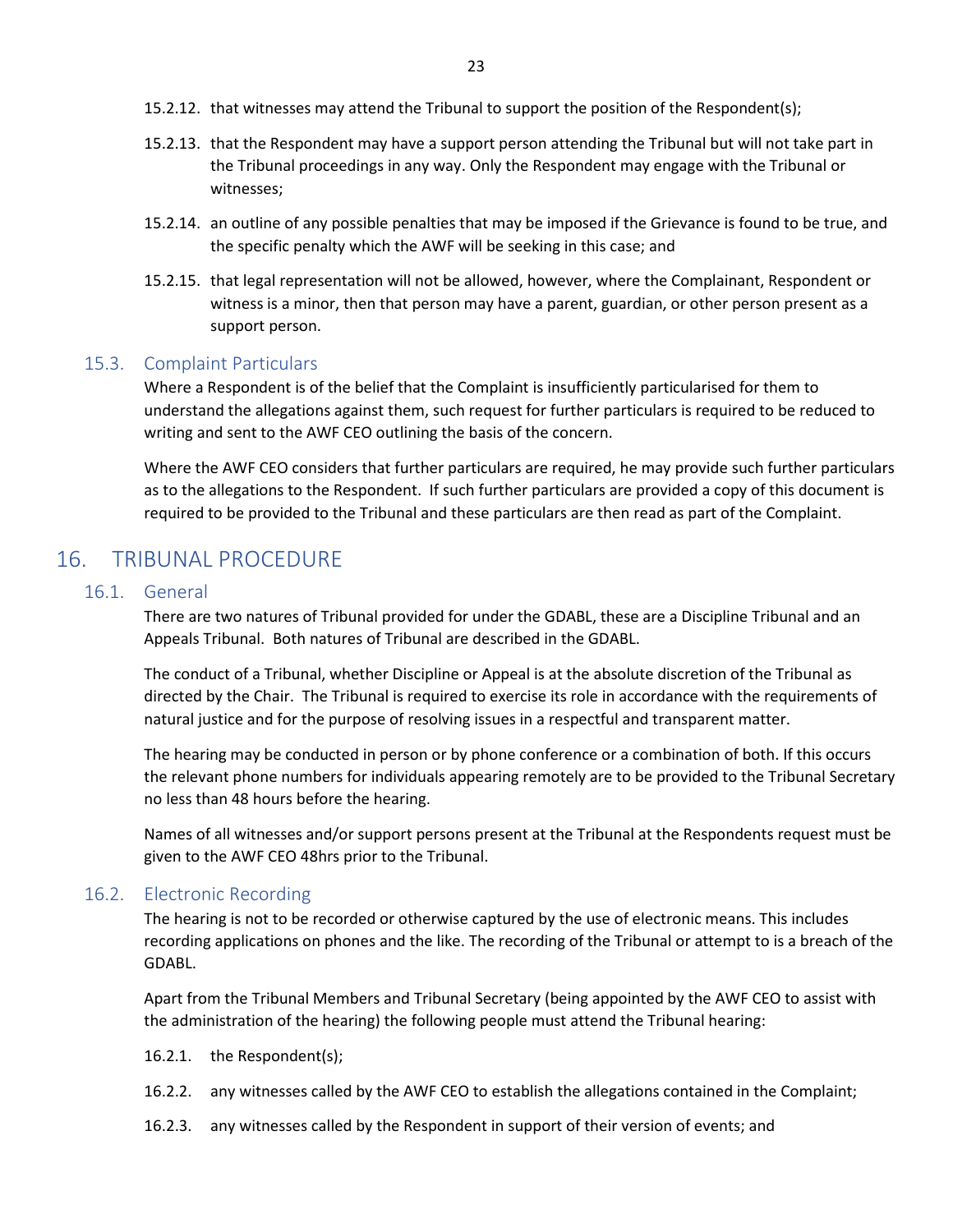- 16.2.4. any parent/guardian or support person required to support the Respondent or the Complainant and
- 16.2.5. the AWF CEO or their delegate.

# <span id="page-23-1"></span><span id="page-23-0"></span>17. DISCIPLINE TRIBUNAL

#### 17.1. Hearing

The Tribunal Chair will ensure that minutes are taken of the hearing. The following process will be followed, though it may be departed from as required by the circumstances of the matter as directed by the Tribunal:

- 17.1.1. the Chair will introduce themselves as the Chair and then ask each person present to identify themselves and their role in the hearing including those appearing remotely;
- 17.1.2. these details will be recorded in the minutes; and
- 17.1.3. the Chair will then give a direction that no recording may be made of the hearing;
- 17.1.4. the Chair will then direct that any witnesses present should not communicate with other witnesses or the Respondent until after the completion of the hearing and then ask them to remain outside until called or that they should now hang up and they will be called shortly to give their evidence; and
- 17.1.5. the Chair will confirm with the Respondent the nature of the proceedings and confirm that they have been provided with a copy of the Complaint and any supporting documents and were given the opportunity to provide any statements and whether they did and if so, whether the Tribunal has been provided with a copy.

The Tribunal may:

- 17.2. consider any evidence, and in any form, that it deems relevant;
- 17.3. ask questions of any person giving evidence;
- 17.4. limit the number of witnesses (including limiting witnesses to those who only provide any new evidence);
- 17.5. require (to the extent is has power to do so) the attendance of any witness it deems relevant; and
- 17.6. act in an inquisitorial manner in order to establish the truth of the Grievance before it.

If the Tribunal panel considers that at any time during the Tribunal hearing that there is any unreasonable or intimidatory behaviour from any person, the Tribunal chairperson may deny further involvement of the person in the hearing. Should this behavior be displayed by the Respondent, the Tribunal may determine the Complaint in their absence.

#### <span id="page-23-2"></span>17.7. Complaint

The Chair will read out the Complaint and ask the Respondent(s) if they understand the allegations made against them and whether they admit or deny the Complaint.

If the Respondent admits the allegations they will be invited to provide an explanation as to how the matters alleged occurred and provide any material relevant as to the matter of penalty such as character witnesses. At this time the Tribunal Secretary will be asked to provide details of any other matters that ought be taken into account – first time, related Complaints proven etc.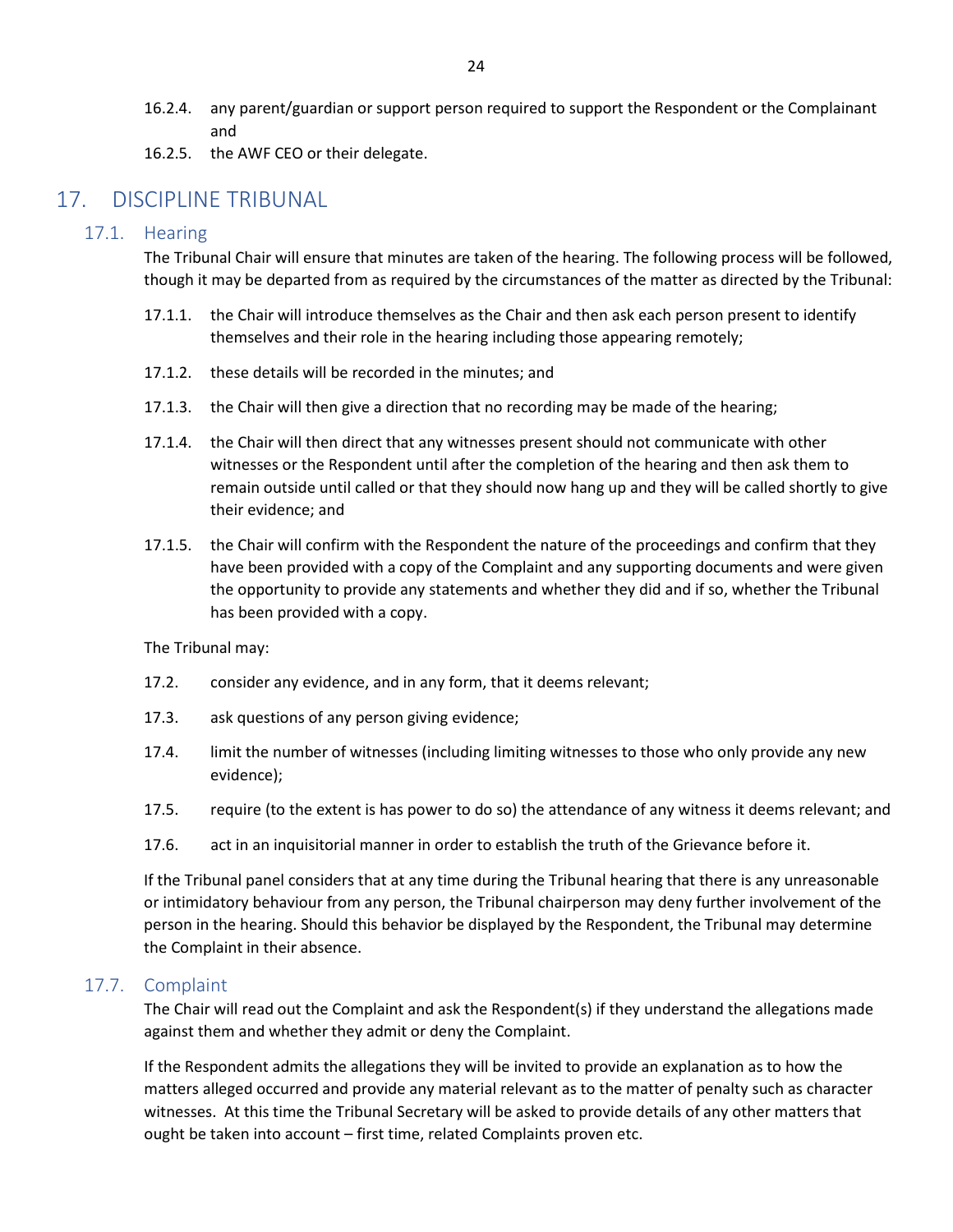If the Respondent denies the Complaint, they will be asked as to the basis on why they dispute the Complaint and invited to give their version of events where they differ from the facts alleged.

#### <span id="page-24-0"></span>17.8. Evidence

The Tribunal will then call the witnesses identified by the AWF in relation to the allegations. The following process will occur:

- 17.8.1. the witness is called by the Chair and asked to introduce themselves;
- 17.8.2. they are invited to give their version of events as to what they saw, heard, etc;
- 17.8.3. they may then be questioned by the Tribunal;
- 17.8.4. the Respondent(s) may then question the witness; and
- 17.8.5. the Tribunal may ask any further questions before the witness is excused and thanked for their participation.

Once the AWF witnesses have given their evidence, the Respondent(s) will then be asked to call any witnesses or provide any material that they wish the Tribunal to consider. If the Respondent does call a witness, they will be invited to give their version of events and will then be questioned by the Tribunal.

Video evidence, if available, may be presented. Arrangements for the viewing of this evidence must be made entirely by the person/s wishing to offer this type of evidence.

Once all evidence has been received, the Respondent(s) will be invited to address the Tribunal as to the Complaint and why their version of events or defence should be preferred.

#### <span id="page-24-1"></span>17.9. Tribunal Deliberations

After all the evidence has been presented, the Tribunal will make its decision in private. The Tribunal must decide whether the Complaint has, on the balance of probabilities, been substantiated.

All Tribunal decisions will be by majority vote. The Tribunal does not need to provide written reasons for its decision.

The Tribunal Chair may announce the decision of the Tribunal at the conclusion of the hearing. Alternatively the Chair may reserve the decision of the Tribunal at the conclusion of the hearing and deliver the decision at a later time.

#### <span id="page-24-2"></span>17.10. Sanction and Penalty

If there is a finding of guilt as to a Complaint the Respondent(s) will have the opportunity to make submissions to the Tribunal in relation to any sanctions that may be imposed. This may include the provision of material as to character or other issues in mitigation. The Tribunal Secretary will inform the Tribunal of any other issues such as first offence etc.

Within 48 hours of the Tribunal delivering its decision, the Tribunal Secretary will:

- 17.10.1. forward a notice of the Tribunal's decision to the AWF CEO, including details of any sanction imposed.
- 17.10.2. forward a letter reconfirming the Tribunal's decision to the Respondent(s), including any sanction imposed. The letter should also outline the process and grounds for an appeal, if allowed.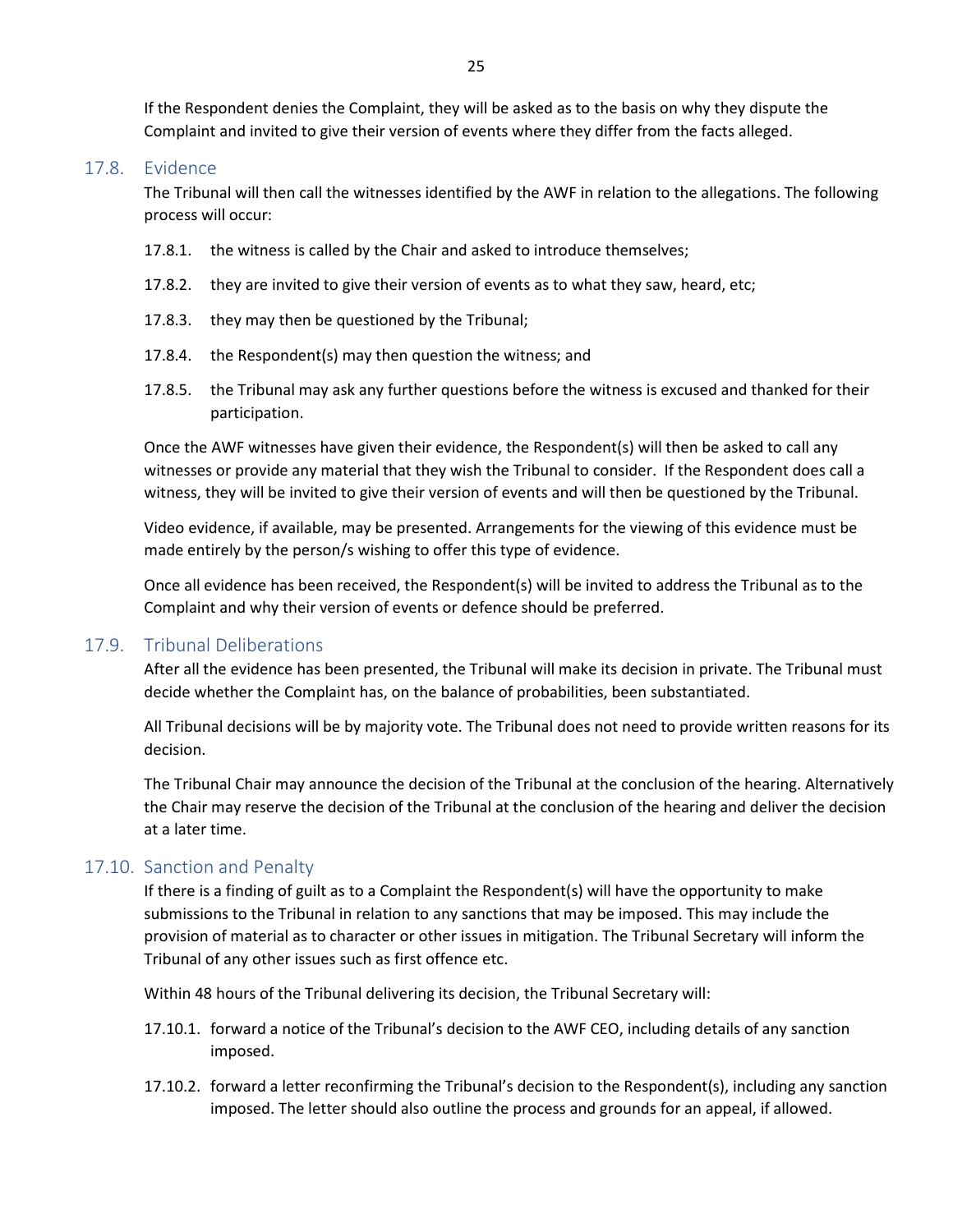#### <span id="page-25-0"></span>17.11. Costs

The GDABL provides a process for determination of any Grievance in low cost and efficient manner. Legal Representation is not allowed by a Complainant and there can be no order or other entitlement to legal costs. Equally, where a Complaint is substantiated the AWF is not entitled to seek the reimbursement of its costs for the conduct of the hearing.

There is also no entitlement as to any costs associated with travel or time taken to prepare for the hearing.

## <span id="page-25-2"></span><span id="page-25-1"></span>18. ADMINISTRATION

#### 18.1. Notification

The Respondent is to be notified of the Charge and the evidence to be considered by the Tribunal at the hearing of the matter. An example Notification letter is at Annexure 1.

#### <span id="page-25-3"></span>18.2. Witness Statements

Where witness statements are to be considered by the Tribunal they are to be provided to the Respondent prior to the hearing. The Witness statements are to contain the details of by who it is made, where the alleged conduct is asserted to have occurred, the identity of the individuals involved and the circumstances of the behaviour, conduct or issue.

#### <span id="page-25-4"></span>18.3. Other Evidence

Where the Tribunal will consider other evidence, video of a competition for example, a copy is to be provided to the Respondent prior to the hearing.

#### <span id="page-25-5"></span>18.4. Respondent Failure to Appear

Should the Respondent fail to appear at the set hearing time and the Tribunal Chair considers that no valid reason has been presented for their absence, the Tribunal will proceed with the hearing of the Complaint and award any penalty it deems fit in accordance with the considerations herein, subject to the Tribunal chairperson being satisfied that all Tribunal notification requirements have been met..

If the Tribunal Chair considers that a valid reason for the non-attendance of the Respondent(s) has been presented, or the Tribunal Chair does not believe the Tribunal notification requirements have been met, then the Tribunal hearing will be rescheduled to a later date.

If the Tribunal Chair wishes to reschedule the Tribunal hearing date, the Tribunal chairperson will inform the AWF CEO of the need to reschedule the hearing, and the AWF CEO will organise for the Tribunal to be reconvened.

## <span id="page-25-7"></span><span id="page-25-6"></span>19. PENALTY

#### 19.1. Previous Discipline History

In determining the penalty to be awarded the Tribunal may take notice of any previous findings against the Respondent, of a similar nature, as that substantiated by the Tribunal.

#### <span id="page-25-8"></span>19.2. Mitigation and Character

The Respondent is able to address the Tribunal as to any issues of mitigation that they consider ought to be taken into account in relation to the penalty to be awarded. This may include the person's age, their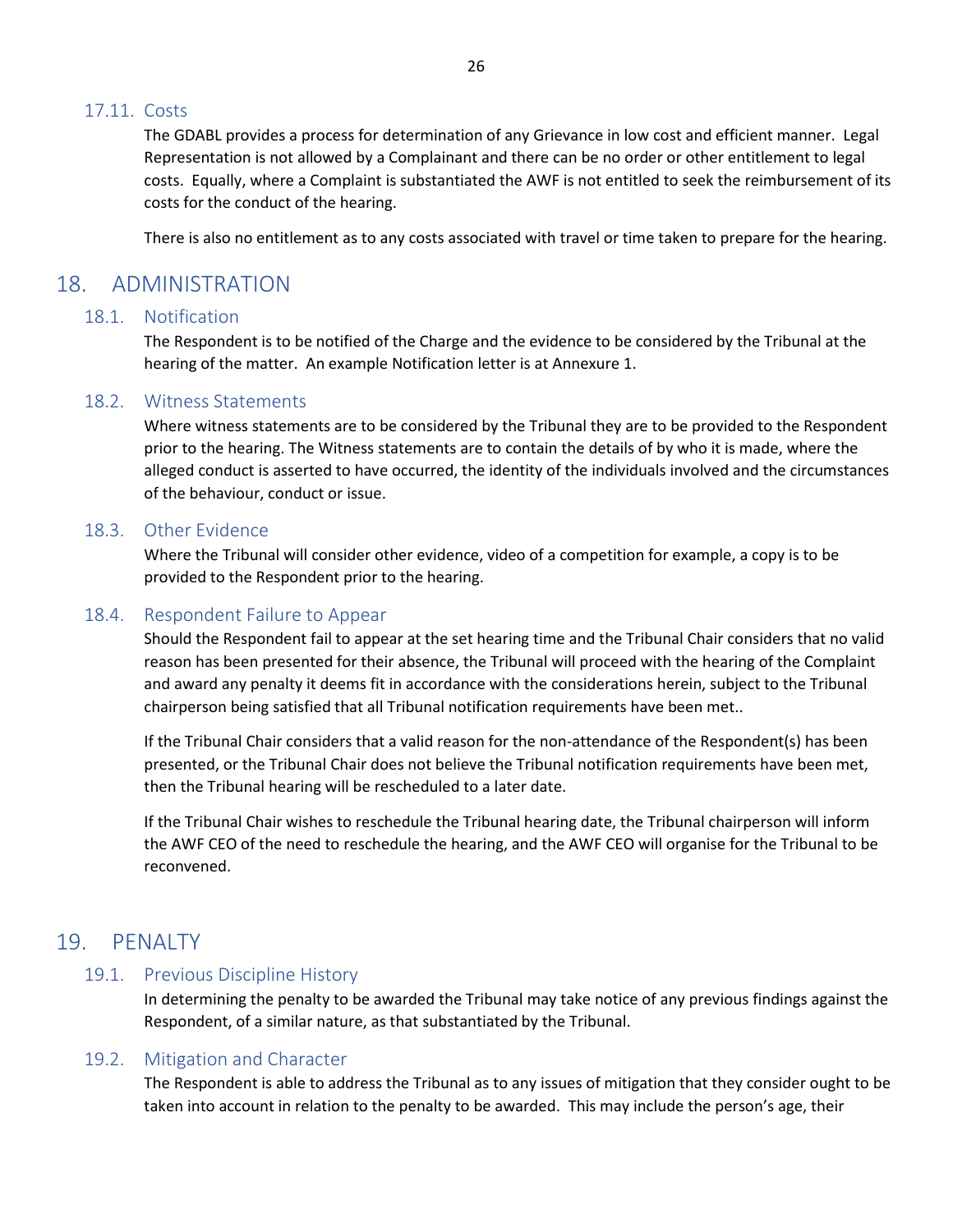involvement with the sport, the previous discipline history, issues of character including witness statements and related matters.

#### <span id="page-26-0"></span>19.3. Other Factors

In awarding any Penalty the Tribunal must ensure that it:

- 19.3.1. observes any contractual and employment rules and requirements;
- 19.3.2. conforms to the principles of natural justice;
- 19.3.3. be fair and reasonable;
- 19.3.4. be based on the evidence and information presented; and
- 19.3.5. be within the powers of the Tribunal to impose the disciplinary measure.

The form of discipline to be imposed on an individual or organisation will depend on factors such as:

- 19.3.6. the nature and seriousness of the behavior or incidents;
- 19.3.7. the ability to enforce disciplinary measures if the individual is a parent and/or spectator;
- 19.3.8. if the individual knew or should have known that the behavior was a breach of the AWF By-Law, Policy, or Rule;
- 19.3.9. the wishes of the Complainant;
- 19.3.10. level of contrition of the Respondent(s);
- 19.3.11. the effect of the proposed disciplinary measures on the person, including any personal, professional or financial consequences;
- 19.3.12. if there have been relevant prior warnings or disciplinary action;
- 19.3.13. if there are any mitigating factors.

#### <span id="page-26-1"></span>19.4. Individual Penalties

Subject to contractual and employment requirements, one or more of the following forms of discipline may be imposed by the Tribunal:

- 19.4.1. a direction that the individual make a verbal and/or written apology;
- 19.4.2. a written warning;
- 19.4.3. a direction that the individual attend counselling to address their behaviour;
- 19.4.4. a withdrawal of any awards, scholarships, placings, records, achievements bestowed in any competitions, activities or events held or sanctioned by AWF;
- 19.4.5. a demotion or transfer of the individual to another location, role or activity;
- 19.4.6. a suspension of the individual's membership or participation or engagement in a role or activity;
- 19.4.7. termination of the individual's membership, appointment or engagement;
- 19.4.8. recommend that AWF terminate the individual's membership, appointment or engagement;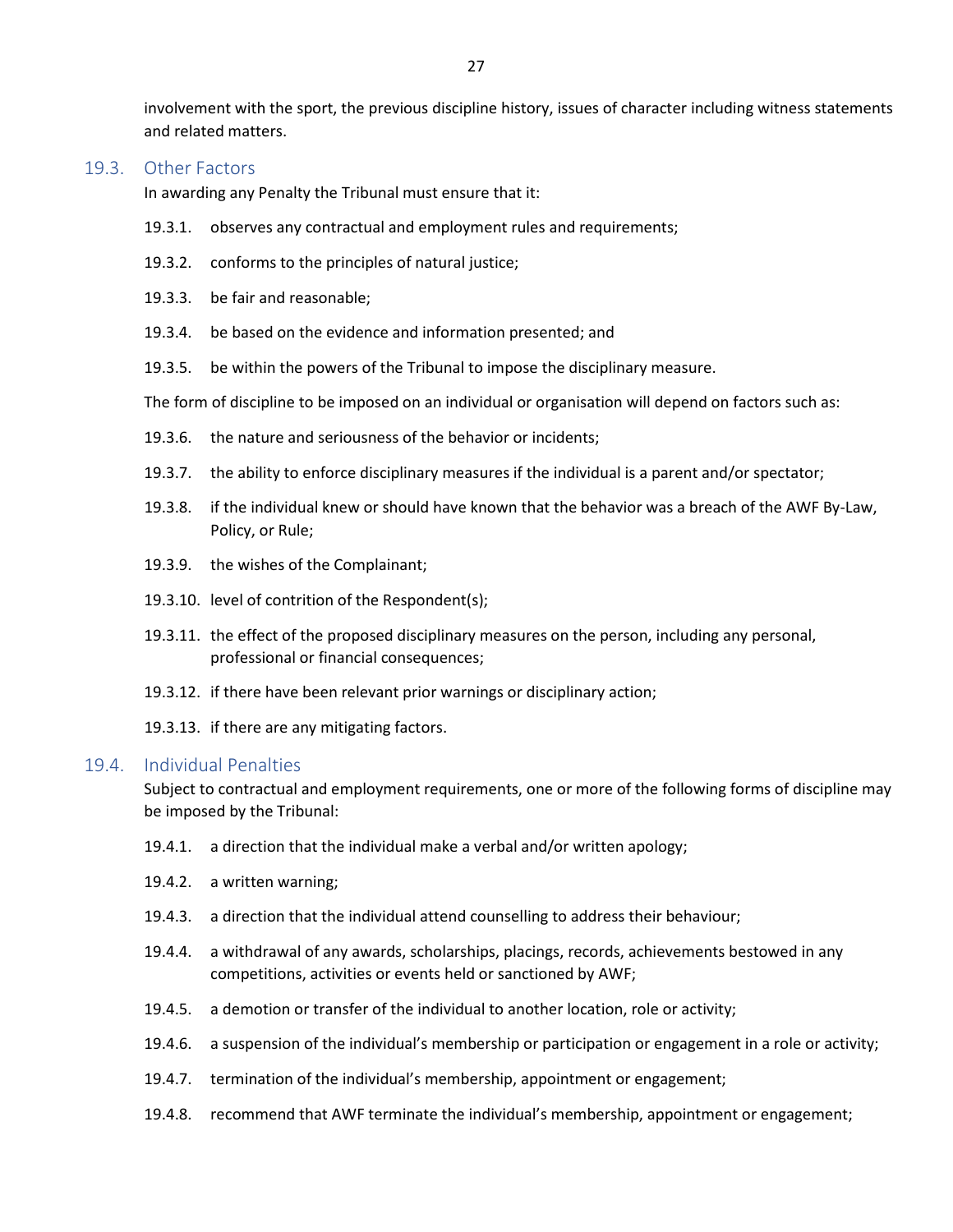- 19.4.9. In the case of a coach or official, a direction that the relevant Organisation de-register the accreditation of the coach or official for a period of time or permanently;
- 19.4.10. Any other form of discipline that the Tribunal considers appropriate. When imposing any form of discipline, it will be accompanied by a warning that a similar breach of this By-Law or the Member Protection By-Law or any AWF Rules or Policies, (including the Codes of Conduct), by that individual in the future may result in the imposition of a more serious form of discipline.

#### <span id="page-27-0"></span>19.5. Organisation Penalties

Where the finding against an Organisation is predicated on a finding of guilt as against a Person from that Organisation, the guilt or otherwise of the individual is to be determined prior to and separately to the determination of guilt of an Organisation of which the person was a Member at the relevant time.

If a finding is made that AWF member or affiliated Organisation has breached this By-Law or the Member Protection By-Law or any AWF Rules or Policies, (including the Codes of Conduct), one or more of the following forms of discipline may be imposed by Tribunal:

- 19.5.1. a written warning;
- 19.5.2. a monetary fine;
- 19.5.3. a direction that any rights, privileges and benefits provided to that Organisation by the AWF be suspended for a specified period;
- 19.5.4. a direction that any funding granted or given to it by the AWF cease from a specified date;
- 19.5.5. a direction that the AWF cease to sanction events held by or under the auspices of that Organisation;
- 19.5.6. a recommendation to affiliated Organisation that its membership of the AWF be suspended or terminated in accordance with the relevant constitution or rules; and/or
- 19.5.7. any other form of discipline that the AWF considers appropriate. When imposing any form of discipline, it will be accompanied by a warning that a similar breach of this By-Law or the Member Protection By-Law or any AWF Rules or Policies, (including the Codes of Conduct), by the Organisation in the future may result in more serious form of discipline.

#### <span id="page-27-1"></span>19.6. Further Matters

Where a person is suspended by the Tribunal under this Grievance, Discipline, Appeals By-Law, all privileges in AWF shall be forfeited during the period of the suspension. Notice of any penalty, suspension or disqualification imposed shall be given by the AWF CEO to all State Members, and shall be recognised by all State Members immediately upon receipt of such notice. For the avoidance of doubt all persons bound by this By-Law or the Member Protection By-Law or any AWF Rules or Policies - consent to such notice being given pursuant to this paragraph.

## <span id="page-27-3"></span><span id="page-27-2"></span>20. APPEALS

#### 20.1. Right of Appeal

A Member or person who has received a penalty or an adverse finding from AWF or a State Member may, within 14 days from date of the final determination, appeal to the Appeals Tribunal.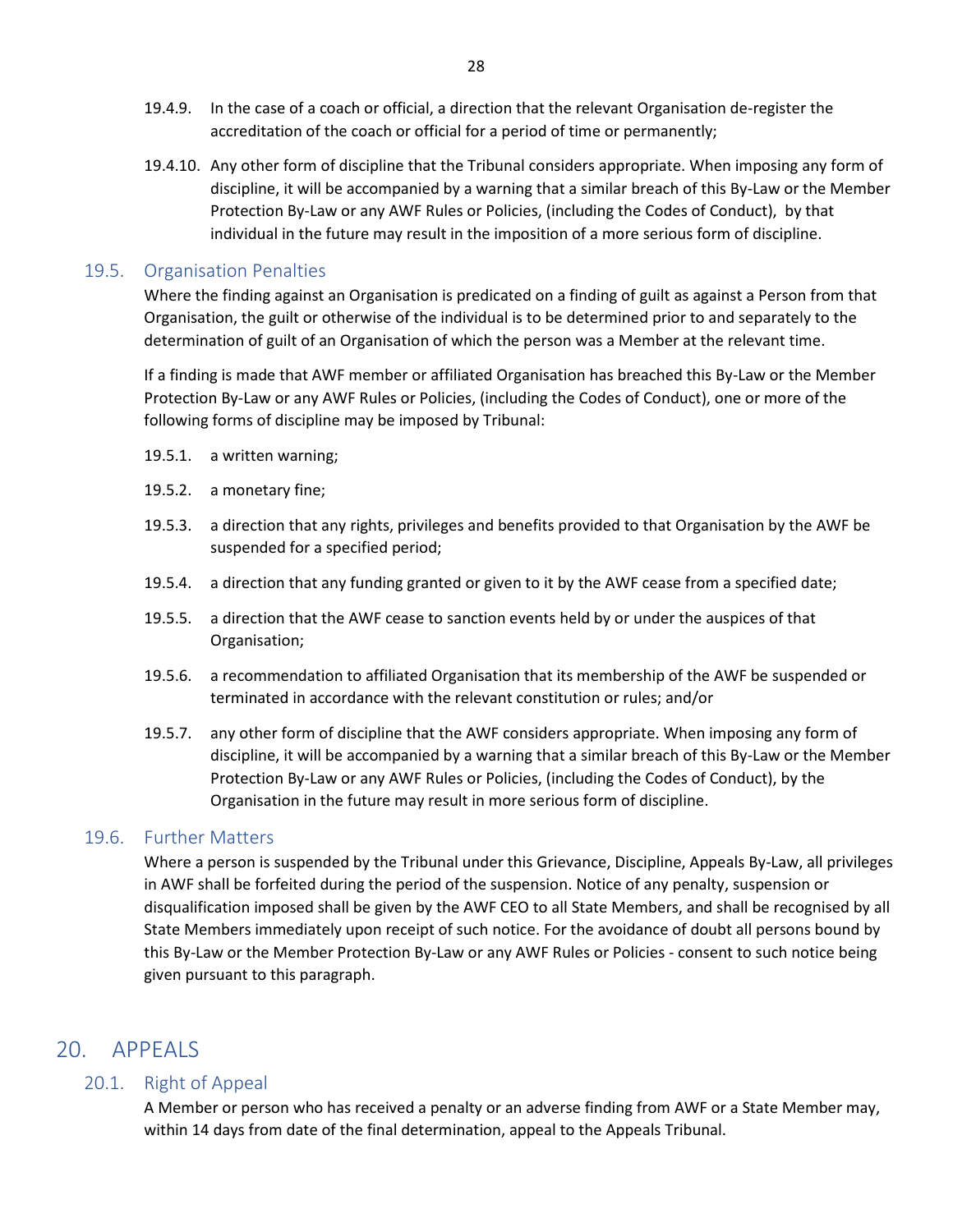A determination of a Disciplinary Committee, Tribunal or equivalent, of a State Member shall not be appealable to AWF pursuant to this GDABL unless the State Member has failed to comply with its own rules with a consequent denial of natural justice to a party or parties.

#### <span id="page-28-0"></span>20.2. Grounds for an Appeal

A Complainant or Respondent may lodge with the AWF CEO an appeal in relation to the decision of a Tribunal or mediation on one or more of the following grounds:

- 20.2.1. a denial of the rules of natural justice has occurred;
- 20.2.2. the penalty or disciplinary measures imposed is unjust and/or unreasonable; or
- 20.2.3. the Tribunal has failed to properly comply with its obligations under the GDABL; and
- 20.2.4. the decision was not supported by the information/evidence provided to the Tribunal.

The Appeal Tribunal may not consider issues of fact and will not re-hear the matter from the start. It is not a valid ground of appeal that a version of events or a witness's evidence was not accepted.

#### <span id="page-28-1"></span>20.3. Lodging an Appeal

A person who wishes to appeal a decision of the Mediator or Tribunal shall lodge with the CEO or appointed officer a written Notice of Appeal which sets out the basis for their appeal including;

- 20.3.1. ground(s) on which the appeal is made, and
- 20.3.2. reasons and/or circumstances supporting the alleged ground(s) of appeal; and
- 20.3.3. lodge an appeal fee of \$500.00 in clear funds with the Notice of Appeal; and
- 20.3.4. lodge the written Notice of Appeal with the CEO within 7 days of the relevant decision.

#### <span id="page-28-2"></span>20.4. Withdrawing an Appeal

Nothing in this Policy prevents the withdrawal of an appeal at any time in writing to the AWF CEO or appointed officer.

#### <span id="page-28-3"></span>20.5. Forfeiting an Appeal

If the letter of appeal is not received by the AWF CEO or appointed officer within the time period as stated in GDABL or if the appeal fee is not received, the right of appeal lapses. This fee may be refunded in the discretion of the Tribunal Chair at the conclusion of the appeal.

#### <span id="page-28-4"></span>20.6. Appeal Tribunal

On receipt of a Notice of Appeal the AWF CEO is to appoint an Appeal Tribunal. The Appeal Tribunal is required to consider the appeal independently from the Tribunal Hearing and ought to be established with individuals that did not sit on or were part of the Tribunal Hearing. The Tribunal Secretary may be reappointed for the Appeal Tribunal.

#### <span id="page-28-5"></span>20.7. Determining Sufficient Grounds for an Appeal

The Appeal Tribunal Secretary is to provide to the Appeal Tribunal Chair the following documents:

- 20.8. Notice of Appeal;
- 20.9. Copies of any documents considered by the Tribunal at the hearing of the matter; and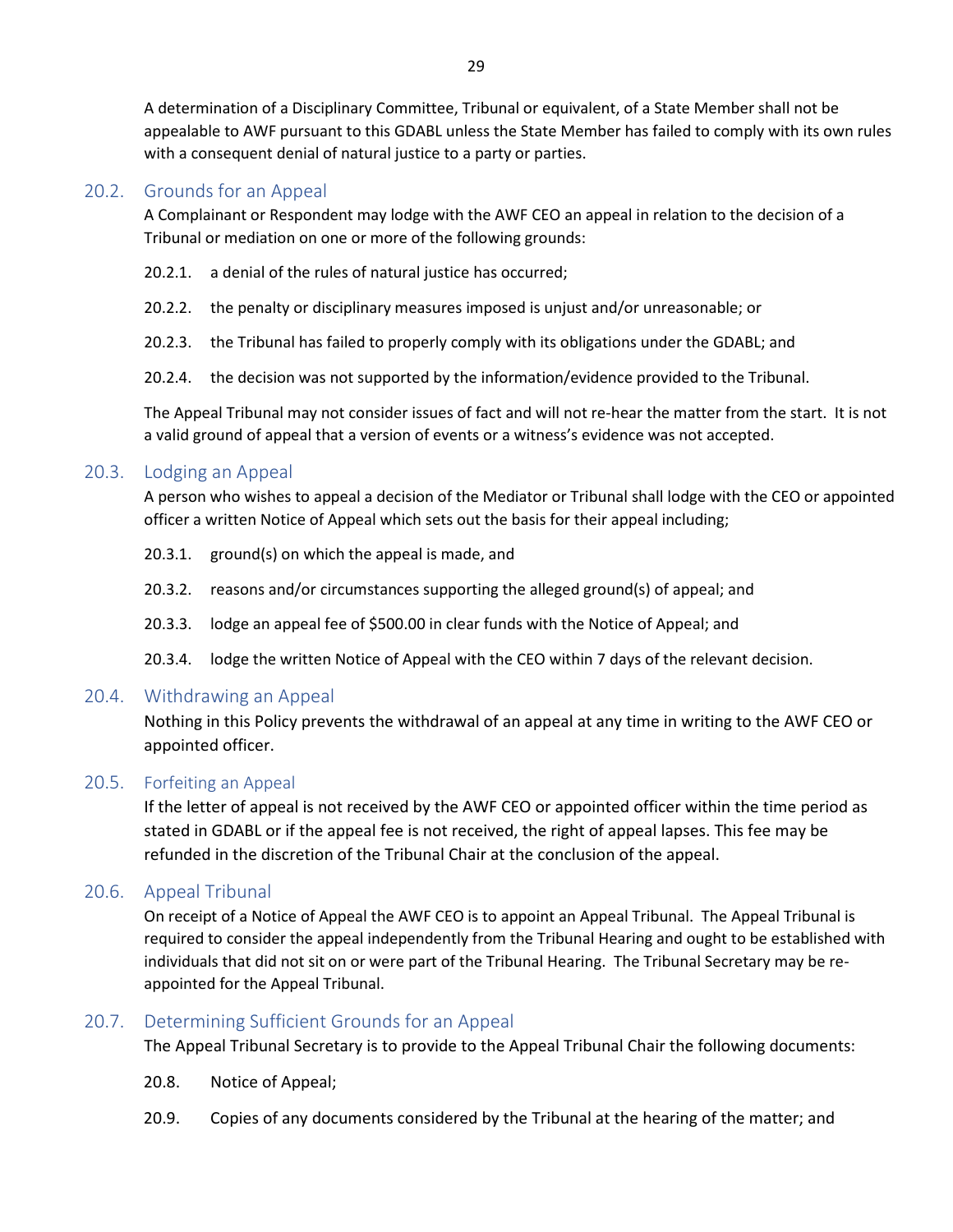20.10. Any other correspondence including the Tribunal decision letter etc.

Upon direction of the AWF CEO the Appeal Tribunal Chair is to consider the scope of the Notice of Appeal and determine whether there are sufficient grounds for the appeal to proceed. The Appeal Tribunal Chair will determine whether the:

- 20.11. appeal should be dismissed, because the grounds of appeal are (in the view of the Appeal Tribunal Chair) frivolous, has no merit, or there are insufficient sufficient grounds for an appeal; or
- 20.12. the appeal should proceed.

#### <span id="page-29-0"></span>20.13. Appeal Rejected

If the appellant has not shown sufficient grounds for appeal in accordance with clause 34 then the appeal will be rejected. The appellant will be notified in writing by the Tribunal Chairperson with reasons for its decision. The appeal fee will be forfeited. The decision to reject the appeal is final.

#### <span id="page-29-1"></span>20.14. Appeal Accepted

Upon acceptance of the Appeal the Appeal Tribunal Secretary will serve a notice in writing on all relevant parties stating:

- 20.14.1. that the Appeal has been accepted;
- 20.14.2. the date, place and time of that appeals hearing; and
- 20.14.3. that they may do any one or more of the following:
	- 20.14.3.1. attend that meeting (either personally or by their representative who may not be legally trained or qualified); and
	- 20.14.3.2. submit to the Appeal Tribunal Secretary, no later than 72 hours prior to the hearing of the Appeal Tribunal a statement or submissions setting out relevant information surrounding the appeal.

#### <span id="page-29-2"></span>20.15. Appeals Tribunal Procedure

An Appeals Tribunal with a new panel will be convened to hear the issue on appeal. The AWF CEO will then appoint two further members to sit with the Appeals Tribunal Chair to determine the matter. The appeal fee will also be refunded.

The Appeals Tribunal shall:

- 20.15.1. give to all relevant parties and their witnesses every opportunity to be heard;
- 20.15.2. give due consideration to any written statements received from any relevant party; and
- 20.15.3. allow relevant parties to be present along with their adult representative; and may request or require such parties or other witness to attend the hearing or provide such evidence as is available to enable the Tribunal to properly consider the matter.

#### <span id="page-29-3"></span>20.16. Appeals Tribunal Not a Rehearing

The hearing by the Appeals Tribunal is not a rehearing of the matter, but a hearing of the issue under appeal only. Any dispute as to the application or operation of the GDABL shall be determined by the Appeals Tribunal in their complete discretion.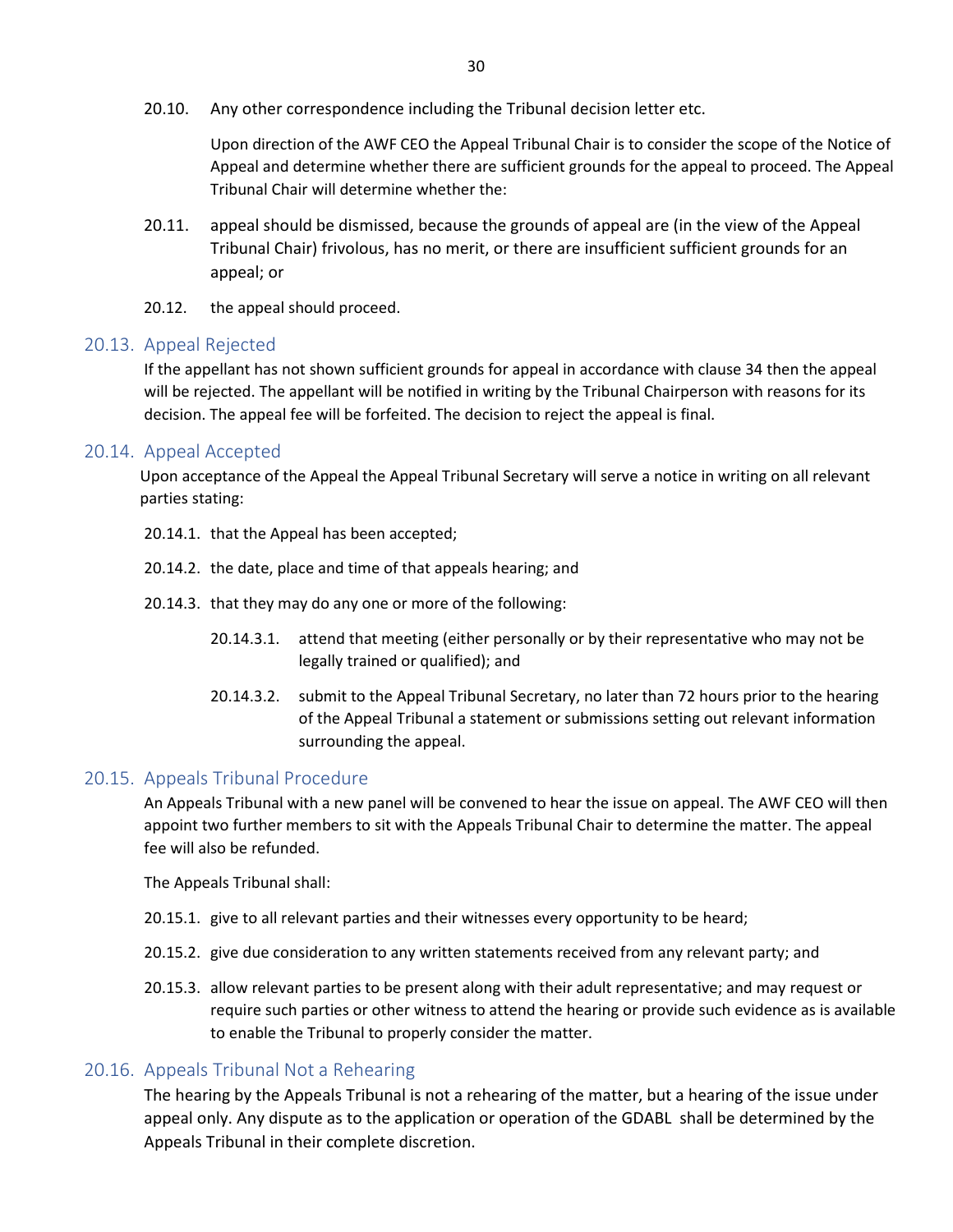#### <span id="page-30-0"></span>20.17. Legal Representation

Persons appearing before a Tribunal are not entitled to legal representation at any Discipline Tribunal, Appeals Tribunal or otherwise. Legal representation will not be allowed, however, where the Complainant, Respondent or witness is a minor, then that person may have a parent or guardian present as a support person.

#### <span id="page-30-1"></span>20.18. Determination of Appeals Tribunal

Following consideration of all information which the Appeals Tribunal considers relevant and which is available, the Appeals Tribunal shall arrive at a finding. The Appeals Tribunal may:

- 20.18.1. confirm the penalty or adverse finding of the Tribunal, or
- 20.18.2. may decide not to confirm such penalty but instead impose an alternate penalty in accordance with those available under the GDABL, this may be a reduction or increase in penalty; and
- 20.18.3. may revoke the penalty or adverse finding of the Mediator or Tribunal.

A decision of the Appeals Tribunal will be by a majority decision. The decision of the Appeals Tribunal is final and not subject to appeal. The Appeals Tribunal, through the Appeals Tribunal Secretary, shall notify all relevant parties, including CEO AWF, of its decision as soon as practicable.

#### <span id="page-30-2"></span>20.19. Costs

The Tribunal has no power to award costs. Each party will be responsible for their own costs of the appeal.

#### <span id="page-30-3"></span>20.20. Court Proceedings

All parties must exercise their right of appeal under the GDABL prior to commencing any proceedings or becoming a party to any proceedings in a court of law.

Should a party fail to do so, this term of the GDABL may be pleaded as a bar to the institution of proceedings until the completion of the process provided under the GDABL.

#### <span id="page-30-4"></span>20.21. Court of Arbitration of Sport (CAS)

The AWF recognises the Court of Arbitration for Sport (CAS) as an independent judicial authority and will ensure that its Constituents comply with decisions passed by the CAS where applicable.

An AWF member who is not satisfied with an Appeal Tribunal decision may have recourse to the services of the CAS. The party wishing to submit a dispute to the CAS must send the CAS Court Office a request for arbitration (ordinary procedure) or a statement of appeal (appeals procedure), the contents of which are specified by the Code of Sports-related Arbitration.

In the case of the appeals procedure, a party may lodge an appeal with the CAS only if it has exhausted all the internal remedies of the AWF in accordance with this By-law.- A member wanting to Appeal to CAS against the decision of the Appeals Tribunal must give written notice of that fact to the AWF CEO within 48 hours of the announcement of the decision against which the Appeal is made, and must then file his or her Statement of Appeal with CAS within 5 working days of that written notification. Failure to observe these